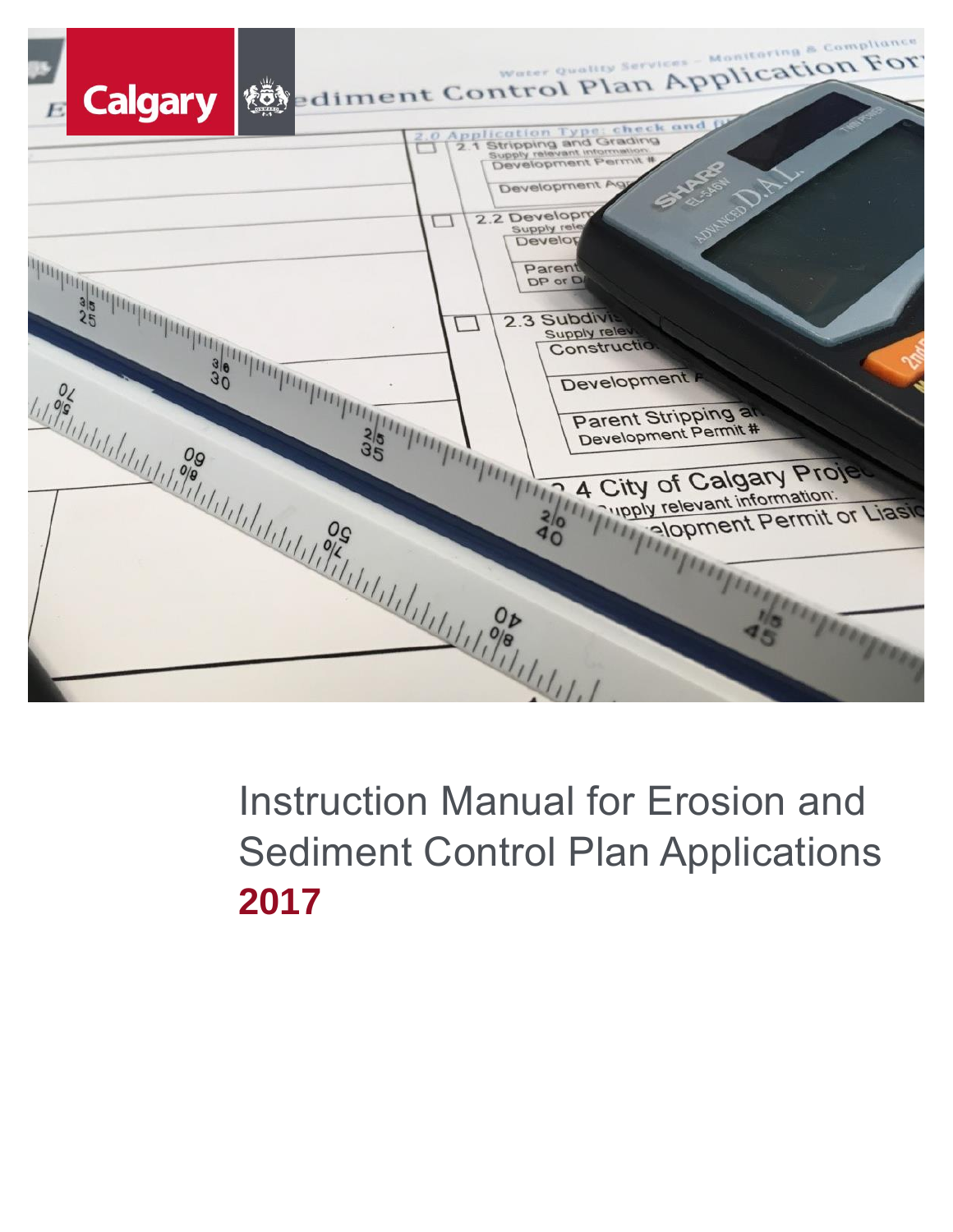# **i. Introduction**

An Erosion and Sediment Control (ESC) Plan outlines controls and practices that will be undertaken during all stages of construction, to prevent sediment loss from a parcel. Keeping sediment on site prevents it from causing damage to roadways, storm infrastructure, and rivers and creeks all while protecting human health and safety.

Being the registered owner of the public storm drainage system, The City assumes responsibility for protecting it from activities that could cause an adverse effect to the integrity of the system or the quality of storm drainage. During construction significant erosion and sedimentation may occur, putting the quality of storm drainage and the integrity of the storm drainage system at a higher risk. For this reason, all construction sites over 0.4 hectares must create and implement an ESC Plan which has been reviewed and approved by The City ESC Inspector.

The requirement for an ESC Plan will be communicated by one of the following three methods:

- 1) It was a Prior to Releases condition on a Development Permit that you applied for,
- 2) It is a condition of the Development Agreement, and/or
- 3) The project is a City of Calgary project over 0.4ha in size.

Regardless of what triggered the requirement for a plan, it is imperative that the ESC Plan is approved via an ESC Approval letter prior to the commencement of work that exposes soil.

An ESC Plan consists of an Erosion and Sediment Control Plan Application Form, required documentation and drawing references, and the relevant *ESC Standard Specification (Specifications)* This instruction manual is designed to assist you when filling out the application. If you are unable to find the answer you are looking for in this manual, contact 3-1-1 and ask to be put in touch with a City ESC Inspector..

# **ii. Submitting an ESC Plan**

# **Where to submit**

Use the ESC Application section of this instruction manual to assist you with filling out the Erosion and Sediment Control Plan Application Form. Where you send your application is dependent on the type of application and if the application is a first submission or a resubmission.

| <b>Application Type</b>                                                                  | <b>1st Submission</b>                                         | <b>Resubmissions</b>                                          |  |  |  |
|------------------------------------------------------------------------------------------|---------------------------------------------------------------|---------------------------------------------------------------|--|--|--|
| <b>Stripping &amp; Grading</b><br>Development Permits &<br><b>Development Agreements</b> | <b>Calgary Municipal Building</b>                             | <b>Shipping and Receiving</b><br>Water Centre 625 25 Ave S.E. |  |  |  |
| <b>Development Permits</b><br><b>City Projects</b><br><b>Circulation Drawings</b>        | <b>Shipping and Receiving</b><br>Water Centre 625 25 Ave S.E. | <b>Shipping and Receiving</b><br>Water Centre 625 25 Ave S.E. |  |  |  |

2 The City of Calgary | Instruction Manual for ESC Plan Applications 2017 | ISC: Unrestricted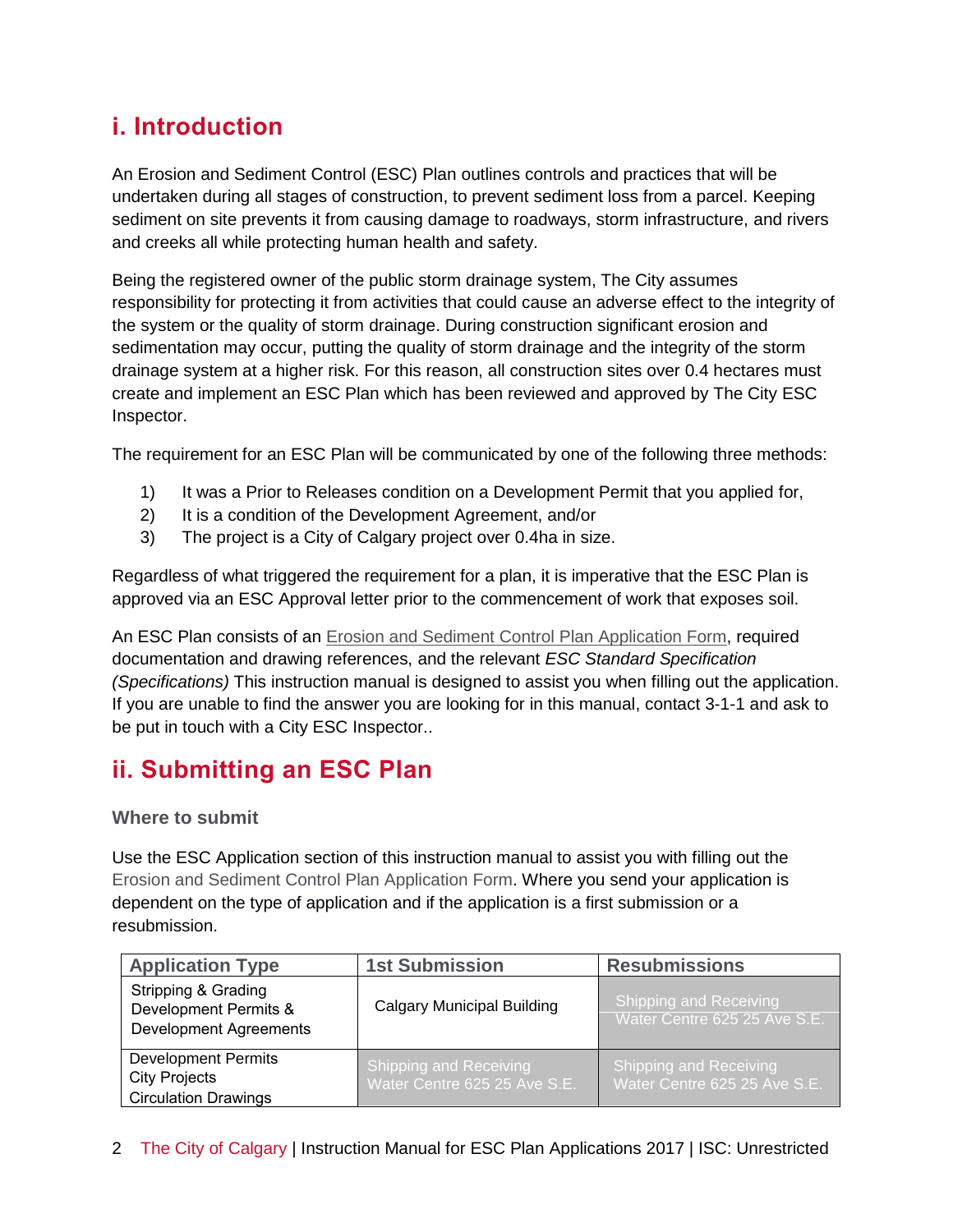ESC Plan applications can be dropped off in person or sent by courier.

| <b>Water Centre</b>                                                                                                                                                                      | <b>Calgary Municipal Building</b>                                                                                                                                                         |  |  |  |  |  |  |
|------------------------------------------------------------------------------------------------------------------------------------------------------------------------------------------|-------------------------------------------------------------------------------------------------------------------------------------------------------------------------------------------|--|--|--|--|--|--|
| Mail:                                                                                                                                                                                    | Mail:                                                                                                                                                                                     |  |  |  |  |  |  |
| c/o Business Support Coordinator<br>The City of Calgary, Water Resources<br>Mail Code 413<br>P.O. Box 2100, Station M, T2P 2M5<br>Courier:                                               | <b>Engineering Generalist</b><br>The City of Calgary<br><b>Development &amp; Building Approvals,</b><br>Mail Code 8032<br>P.O. Box 2100, Station M, T2P 2M5<br>Courier:                   |  |  |  |  |  |  |
|                                                                                                                                                                                          |                                                                                                                                                                                           |  |  |  |  |  |  |
| c/o Business Support Coordinator<br>The City of Calgary, Manchester Centre<br><b>Stormwater Pollution Prevention</b><br>Water Centre Shipping and Receiving<br>625 25 Avenue, SE.        | <b>Engineering Generalist</b><br>The City of Calgary<br><b>Development &amp; Building Approvals</b><br>3rd Floor, Calgary Municipal Building<br>800 MacLeod Trail, SE<br>Calgary, Alberta |  |  |  |  |  |  |
| Note: The Water Centre Shipping and Receiving<br>door is located on the east side of the building<br>(the opposite side of main reception). A door<br>buzzer is present to obtain entry. |                                                                                                                                                                                           |  |  |  |  |  |  |

# **Submission Responses**

The City attempts to review all ESC Plan applications within fourteen business days of receipt. Most applications require at least one resubmission, and some will even require additional resubmissions. In summary, the ESC Plan takes time for review, resubmission and approval. To prevent construction commencement delays, schedule your application timing accordingly.

There are three possible outcomes from the review of an ESC Plan:

- 1) An Approval,
- 2) A Further Information Requested (FIR) letter/comments, or
- 3) A notice of Rejection

Note: How much time should you plan for obtaining approval on an ESC Plan? Knowing City target review timelines allows you to estimate.

**Example:** If you submit an ESC Plan application on Wednesday, April 18, 2018 The City ESC Inspector has till Monday, May 7, 2018 to respond. If the response is an FIR letter, edits will need to be made prior to resubmission. If it takes one week to update the ESC Plan it would be returned to The City on Tuesday, May 15, 2018. The City ESC Inspector now has until June 1, 2018 to respond to the resubmission. If all information requests have been satisfied. ESC Approval would be granted in **six and a half weeks (45 days)**.

Many applications receive approval on the second submission, but it is not uncommon for three or more submissions to be required. If your site is more intricate and another FIR letter is received on June 1, 2018, instead of an Approval letter, one could assume another week to update the ESC Plan. This would result in a resubmission of June 11, 2018. Now The City

3 The City of Calgary | Instruction Manual for ESC Plan Applications 2017 | ISC: Unrestricted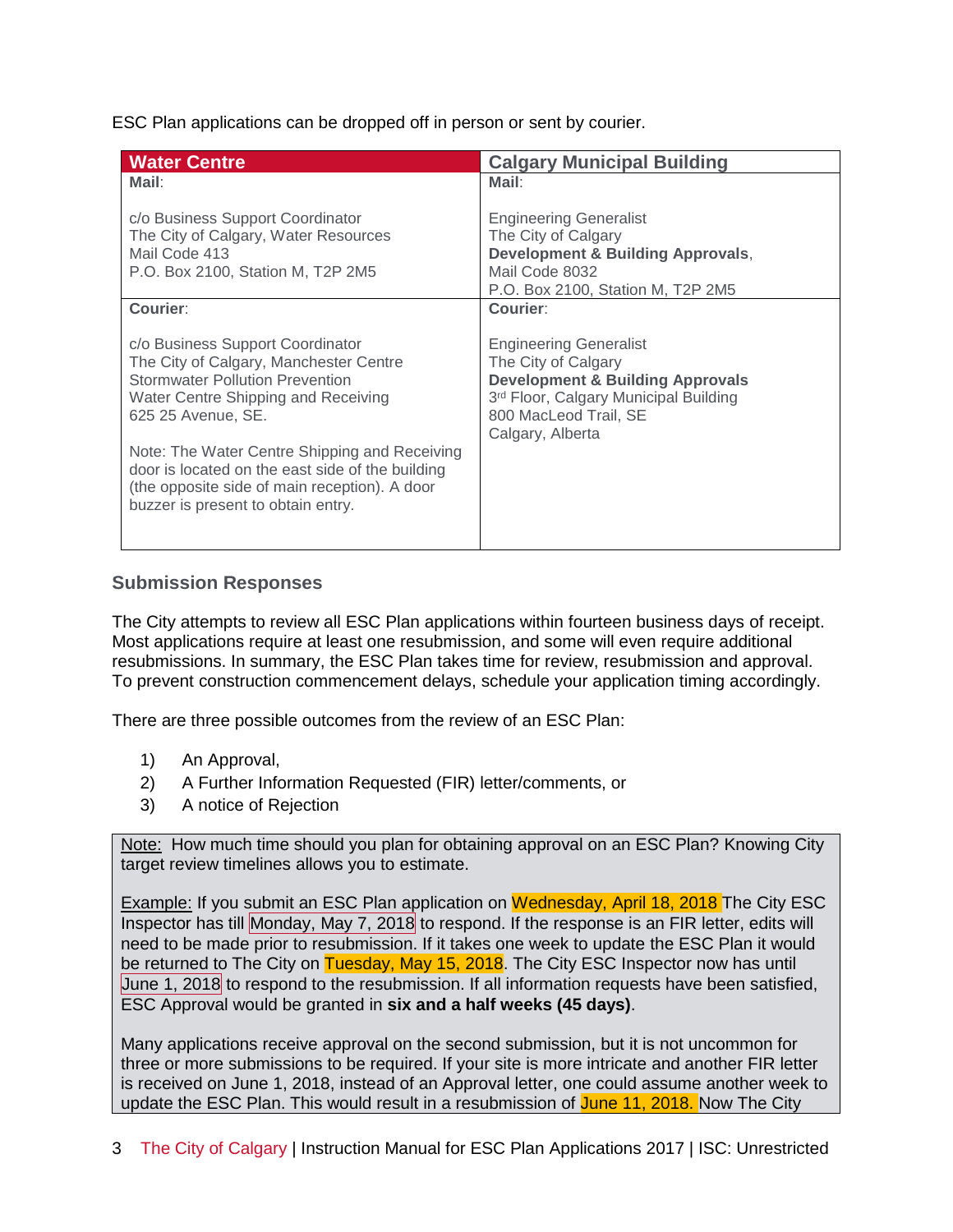| ESC Inspector has till June 28, 2018 to provide a response. If ESC Approval is granted at this<br>point, it has taken ten and a half weeks (73 days). |       |  |                      |  |     |  |  |  |       |                |                      |         |  |  |  |                  |                       |   |     |
|-------------------------------------------------------------------------------------------------------------------------------------------------------|-------|--|----------------------|--|-----|--|--|--|-------|----------------|----------------------|---------|--|--|--|------------------|-----------------------|---|-----|
|                                                                                                                                                       |       |  | April 2018           |  |     |  |  |  |       |                | May 2018             |         |  |  |  | <b>June 2018</b> |                       |   |     |
|                                                                                                                                                       |       |  | Su Mo Tu We Th Fr Sa |  |     |  |  |  |       |                | Su Mo Tu We Th Fr Sa |         |  |  |  |                  | Su Mo Tu We The Frisa |   |     |
|                                                                                                                                                       |       |  | 25 26 27 28 29       |  | -30 |  |  |  | 29 30 | $\blacksquare$ |                      | 2 3 4 5 |  |  |  | 27 28 29 30 31   |                       |   | l 2 |
|                                                                                                                                                       |       |  | 1 2 3 4 5 6 7        |  |     |  |  |  |       |                | 6 7 8 9 10 11 12     |         |  |  |  | 3 4 5 6          | - 7                   | 8 |     |
|                                                                                                                                                       |       |  | 8 9 10 11 12 13 14   |  |     |  |  |  |       |                | 13 14 15 16 17 18 19 |         |  |  |  |                  | 10 11 12 13 14 15 16  |   |     |
|                                                                                                                                                       |       |  | 15 16 17 18 19 20 21 |  |     |  |  |  |       |                | 20 21 22 23 24 25 26 |         |  |  |  |                  | 17 18 19 20 21 22 23  |   |     |
|                                                                                                                                                       |       |  | 22 23 24 25 26 27 28 |  |     |  |  |  |       |                | 27 28 29 30 31       |         |  |  |  |                  | 24 25 26 27 28 29 30  |   |     |
|                                                                                                                                                       | 29 30 |  |                      |  |     |  |  |  |       |                |                      |         |  |  |  |                  |                       |   |     |

#### Approval

When an Approval is granted, The City of Calgary will stamp the last page of the Erosion and Sediment Control Plan Application Form and all of the supplied drawings. The stamp will include the approval date and the City ESC Inspector's signature. An Approval letter, with conditions, is supplied to the owner of the site. The Approval letter, application form, Specifications and all drawings and attachments collectively form the complete ESC Plan. The issuance of an Approval letter deems the ESC Plan a legally binding document under the Drainage Bylaw. As such, the plan must be implemented and followed to ensure the construction site remains in compliance. Should the construction site ownership change, the ESC Plan is tied to the land and must be adhered to by the new owner.

Note: An approved ESC plan consists of the Approval letter, Erosion and Sediment Control Plan Application form, Standard Specifications for Erosion and Sediment Control, all applicable drawings, and supplementary documents (including the nomograph, sieve analysis data, site photos and manufacturer's specifications).

#### Further Information Requested

After a submission, you may receive a letter or email containing FIR comments. These comments must be resolved via a resubmission. When resubmitting ensure that you have:

- 1) Provided a numbered response letter that matches the format of the FIR letter which outlines how each of the FIR questions has been resolved and that indicates all the locations where changes have been made. Clearly state the applicable sections, pages, drawings and/or note numbers of all changes (not supplying a complete and detailed response letter could result in a resubmission being rejected).
- 2) Resubmitted a complete package of information. Our office stamps the submission that is approved. Ensure the resubmission contains all pages of the application form, all attachments and all drawings. Partial resubmissions are only acceptable if prior approval for such has been granted.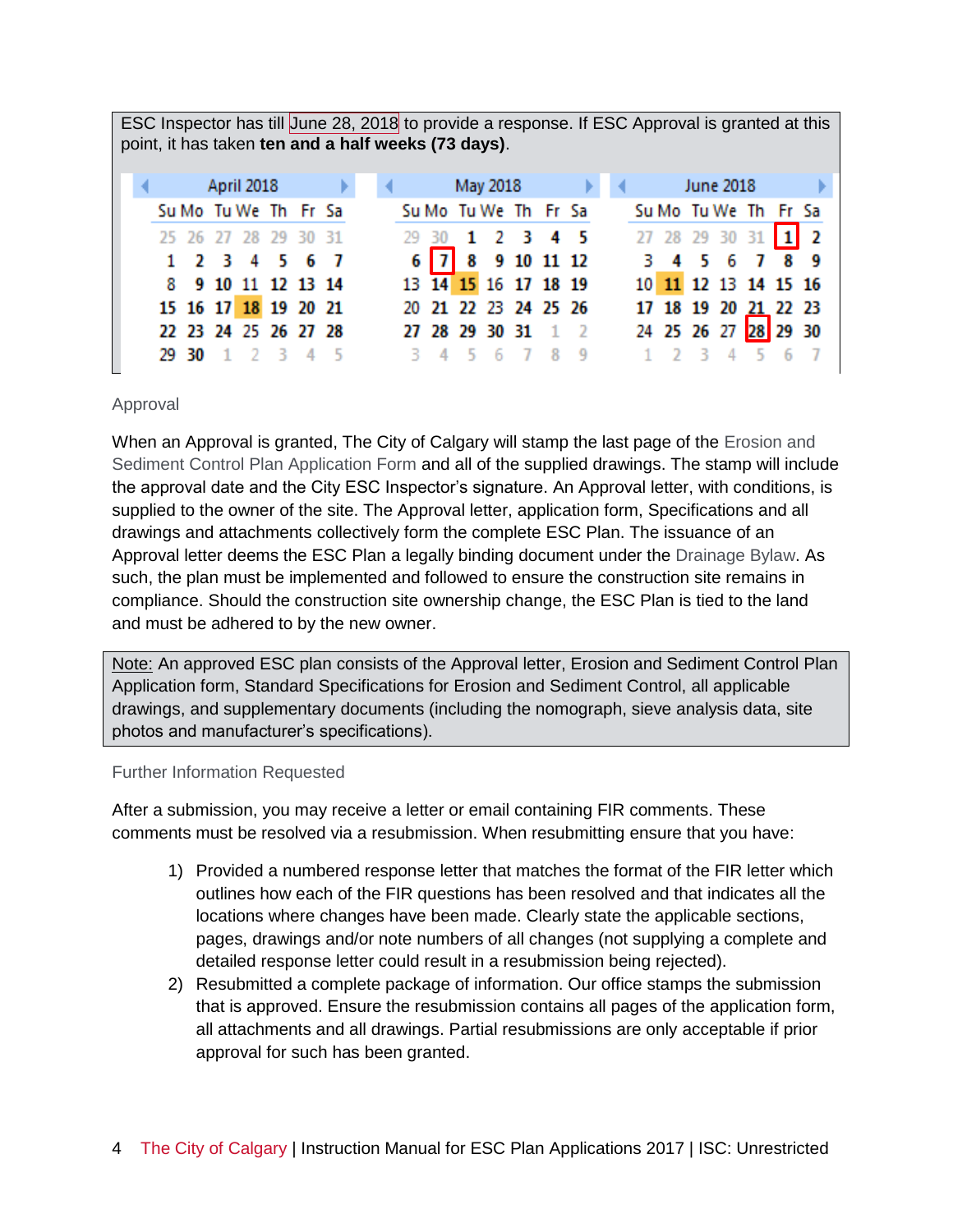# Rejection

When information is missing from the application, the incorrect application form is used, or when documents are difficult to read the ESC Plan application will be rejected. Providing feedback on applications with limited information result in confusion and additional work for all parties involved.

# **Amendments**

Once an ESC Plan is approved it is legally binding and must be followed on the construction site. If, for any reason, an approved ESC Plan cannot be followed, an amendment must be submitted. An amendment request must contain the:

- a) Project name;
- b) Project reference number (Development Permit, Development Agreement, Development Liaison, Circulation Drawing number);
- c) Municipal site address;
- d) Notification that it is an amendment for a previous ESC Approval;
- e) A detailed description of what is being amended;
- f) Applicable amended drawing and details portions of the ESC Plan.

Amendments must be submitted to the City ESC Inspector following the process outlined at the following link [calgary.ca/esc.](https://www.calgary.ca/UEP/Water/Pages/Watersheds-and-rivers/Erosion-and-sediment-control/Erosion-and-Sediment-Control.aspx?redirect=/esc)

# **iii. ESC Applications**

ESC Applications must comply with the *ESC Standard Specifications* (*Specifications*) located in the *Erosion and Sediment Control Guidelines for use in Calgary*. While creating an ESC Plan you will need to refer to these Specifications frequently.

The following instructions are to be used while completing the Erosion and Sediment Control Plan Application Form.

# **1.0 Project Information**

General project information provides basic details about when and where the project is taking place. Some of this information will be used to populate the *Inspection Sheet* in section 12 of the application.

# 1.1 Project Name

The name of the project as it is identified on applications.

# 1.2 Estimated Project Start-up Date

This timeline can be expressed as a month and a year if the exact start-up date is not known. Attempt to be as accurate as possible as this information may be used to schedule the ESC preconstruction meeting.

5 The City of Calgary | Instruction Manual for ESC Plan Applications 2017 | ISC: Unrestricted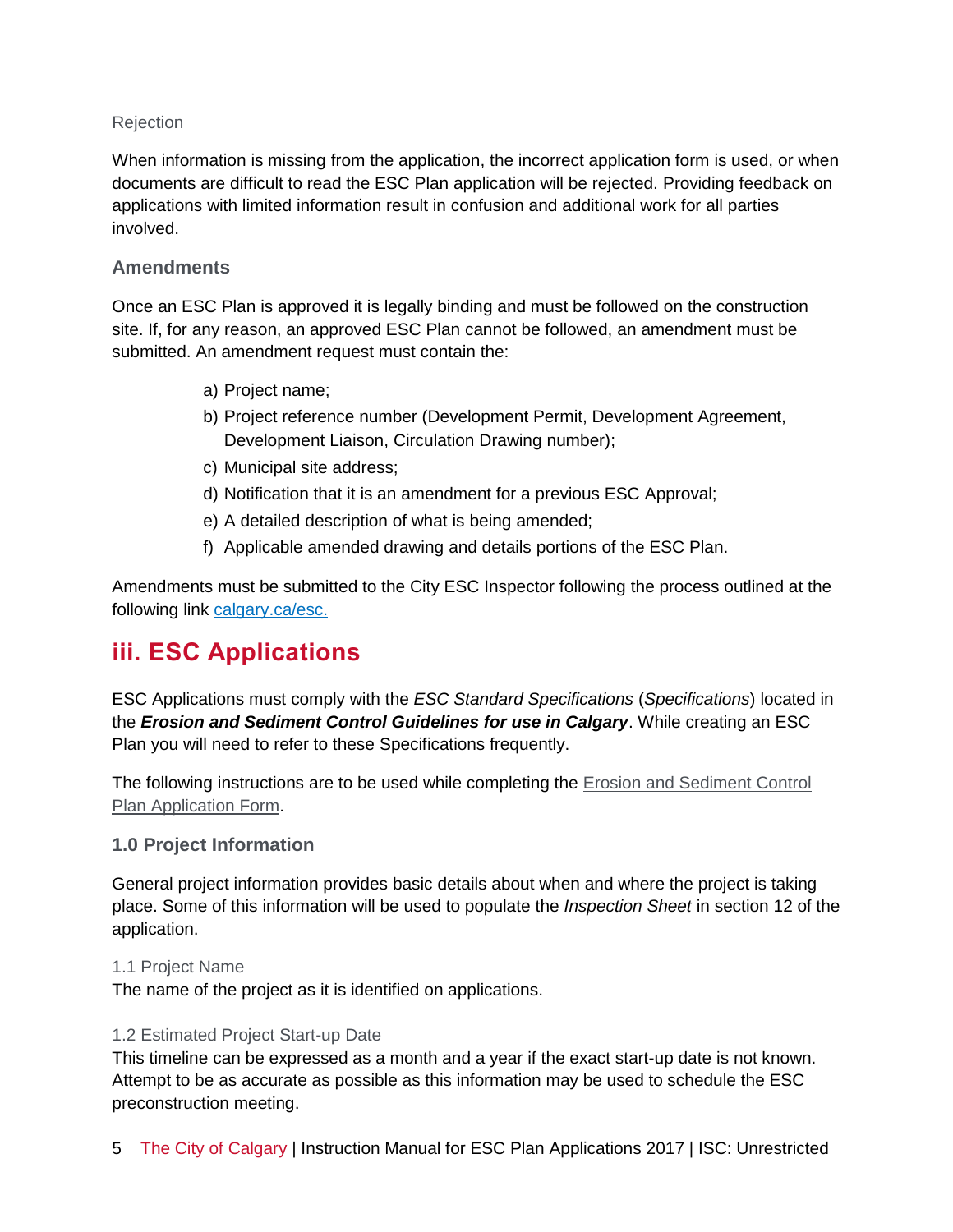# 1.3 Legal Land Location:

This information must be expressed in section-township-range-meridian format, for example, 27-25-02-W5.

# 1.4 Site Address

List the site address for the property at the commencement of construction. If there are multiple addresses, list them all. If the project is a linear project, provide the closest intersection.

# 1.5 Community Name

Provide the community name for the area.

# 1.6 Overall Site Size (ha)

Provide the overall site size in hectares. If only part of the site is being exposed to erosion, this information will be outlined in later calculations.

# 1.7 Stormwater Movement

This information clearly shows where water that leaves the construction site will discharge to. In the event of a sediment release from a construction site, this information is very useful for field staff to determine the extent and impacts of the release. If a storm pond is present, provide the name or number of the pond, indicate the receiving water body and the outfall (e.g. Sundance Storm Pond, Nose Creek, N30).

[Storm Utility Section Maps](http://www.calgary.ca/CS/IIS/Pages/Mapping-products/Storm-Utilities.aspx) are available online to assist in locating this information.

# **2.0 Application Type**

The application type will define what information should be present in the ESC Plan. For example, a stripping and grading project would not have a landscape plan included, while a development permit for a multi-family project would.

First choose which of the four application types best describes your project:

- 1) Stripping and Grading (Development Permit or Development Agreement)
- 2) Industrial, Commercial, Institutional, Multi-family (Development Permit, Development Liaisons, Airport Developments)
- 3) Subdivision Development including Offsites and fee simple row houses (Construction Drawing)
- 4) City of Calgary Project (Development Permit, Development Agreements Development Liaison, Construction Drawing)

Check the box that aligns with your project. Only fill out the one section next to the box that you have checked. If your project requires multiple boxes to be checked, you are likely trying to create an ESC Plan that is associated with multiple development applications. Call 3-1-1 and request to be put in contact with a City ESC Inspector to discuss.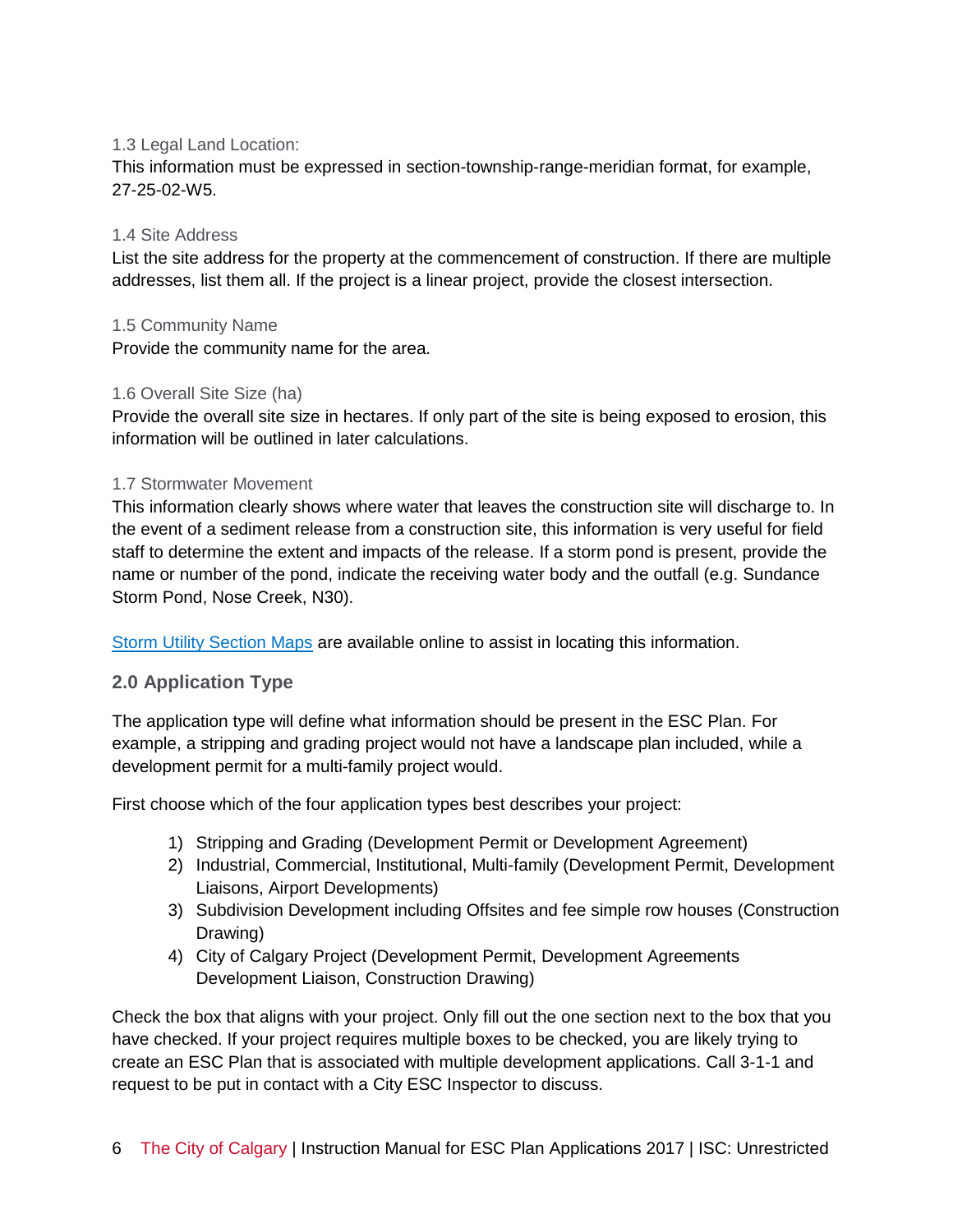# 2.1 Stripping and Grading

Supply the Development Permit (DP) or Development Agreement (DA) number for the project that is being undertaken. If you have not yet received this number you may check the TBA box on your preliminary submission and provide it once available. This number is typically required prior to the issuance of the ESC Approval letter.

# 2.2 Industrial, Commercial, Institutional, Multi-family

Provide the Development Permit number. If you have not yet received this number you may check the TBA box on your preliminary submission. This number is typically required prior to the issuance of the ESC Approval letter.

If the site is already stripped and graded, provide the parent stripping and grading number. If the site is not tied to a stripping and grading ESC Plan, check the N/A box. Generally, as all construction sites greater than 0.4ha in size require an ESC Plan, there would have been one approved for the site prior to soil being exposed to erosion. If you have purchased a piece of stripped and graded property, you as the owner are now responsible for following the Approved ESC Plan for the stripping and grading phase, as this document is tied to the land. Be sure to obtain a copy during your land purchase. The site will most likely be at the final conditions phase of the stripping and grading plan. Familiarize yourself with the approved ESC Plan and ensure that it is implemented.

# 2.3 Subdivision Development

Subdivision developments, offsites (sanitary, storm, water, roadways) and fee simple row houses are related to construction drawings.

All fee simple lot ESC drawings are prepared and submitted during the larger subdivision approval process by the Developer and are governed by the associated subdivision development agreement. Copies of these ESC drawings should be supplied by the Developer to each individual builder who is constructing in the subdivision. No additional ESC drawings for fee simple housing (row, semi-detached or detached) developments are needed and none are required during the Development Permit process. If the builder wants to amend the original ESC plans for their specific lots, they will be required to submit an amendment to the approved site ESC Plan.

Provide the Construction Drawing number as well as the Development Agreement number for the project. If stripping and grading on the construction site was conducted under a Development Permit, provide that number as well. If the stripping and grading was undertaken under the Development Agreement, check the N/A box next to the parent stripping and grading number.

# 2.4 City of Calgary Projects

City of Calgary projects may be conducted under a Development Permit, Development Agreement, Development Liaison (DL), Construction Drawings (CD) an ECO Plan or a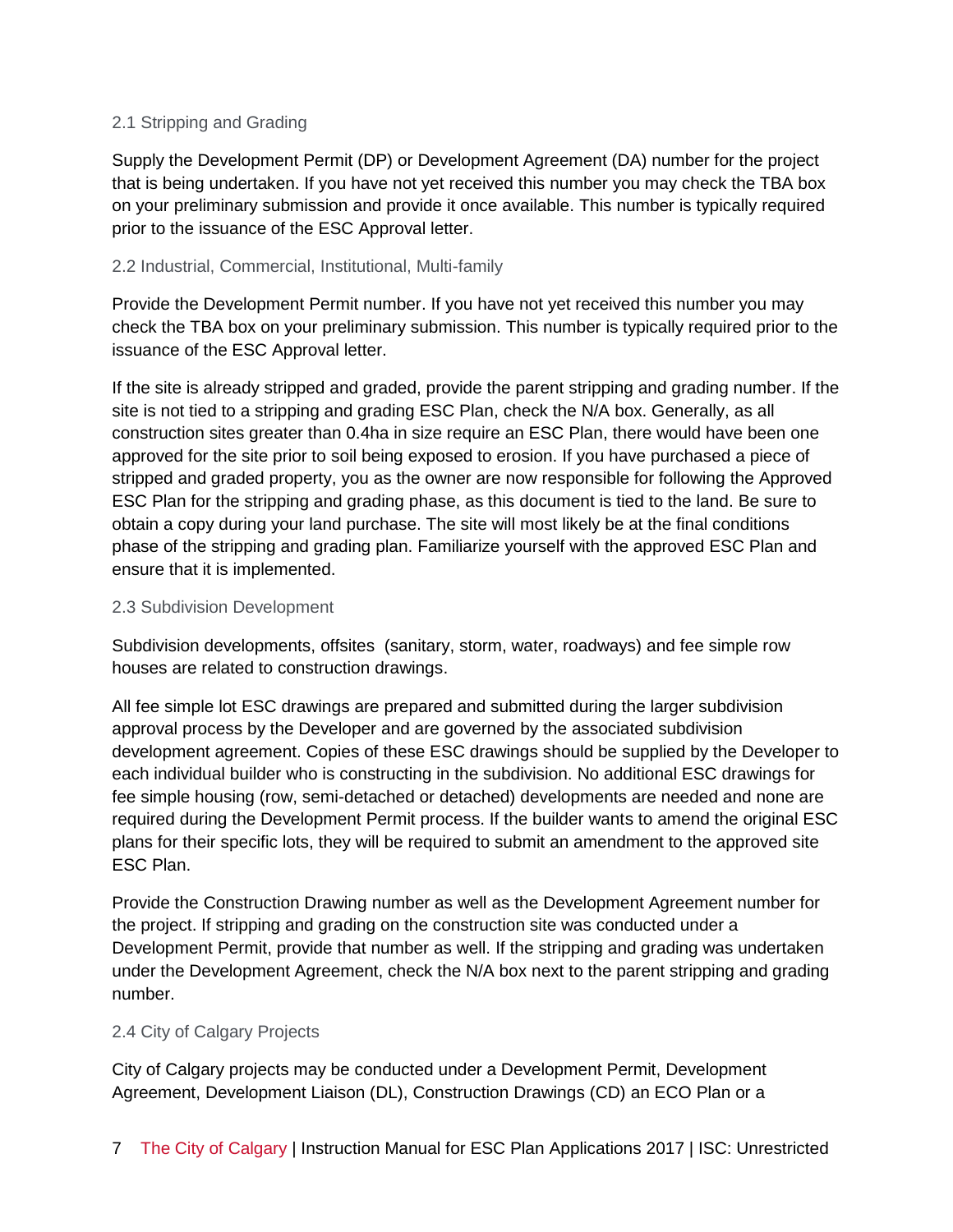combination of several submissions. If there is a DP, DL or CD associated with the project, provide the number in this section.

# **3.0 Contact Information**

To ensure effective communication throughout a development, it is important that accurate information is provided as part of the application. The contact information must be complete prior to Approval of the ESC Plan being granted.

#### 3.1 Owner

The owner is the person or entity who appears on land titles.

# **The owner is ultimately responsible for ESC on their land and for confirming compliance with approvals and regulations**.

# 3.2 ESC Consultant

The ESC consultant is the professional with experience in the design and implementation of erosion and sediment controls who signed and stamped the drawings and holds a designation as a Certified Professional in Erosion and Sediment Control (CPESC), a Professional Engineer (P.Eng.), Professional Licensee (P.L.(Eng.)), or a Professional Agrologist (P.Ag). They are responsible for developing the initial ESC Plan and for submitting amendments.

#### 3.3 ESC Inspector

The ESC Inspector is the person hired to conduct regular inspections on the construction site. They are trained in ESC, understand how to read ESC Plans and have experience in construction, inspection and maintenance of ESC practices. The ESC Inspector understands the importance of documentation and records information accordingly. They have the authority to direct work and to mitigate or stop erosion, sedimentation and stormwater pollution in accordance with the approved ESC Plan. If the ESC Plan cannot be met, the ESC Inspector can advise that an amendment is required.

# **4.0 Project Details**

# 4.1 Project Description

Provide a brief description of the nature and extent of the construction project. This information will clarify what will be present on the site after the construction project is complete. For example, if a multi-family project is being installed, this section would outline how many buildings are being constructed, if they are apartment style or townhomes, and if there is underground parking present.

# 4.2 Site Visit Date

This is the date the site was visited to obtain information to support the ESC Plan application. The date of the site visit should be as close as possible to the development of the ESC Plan. If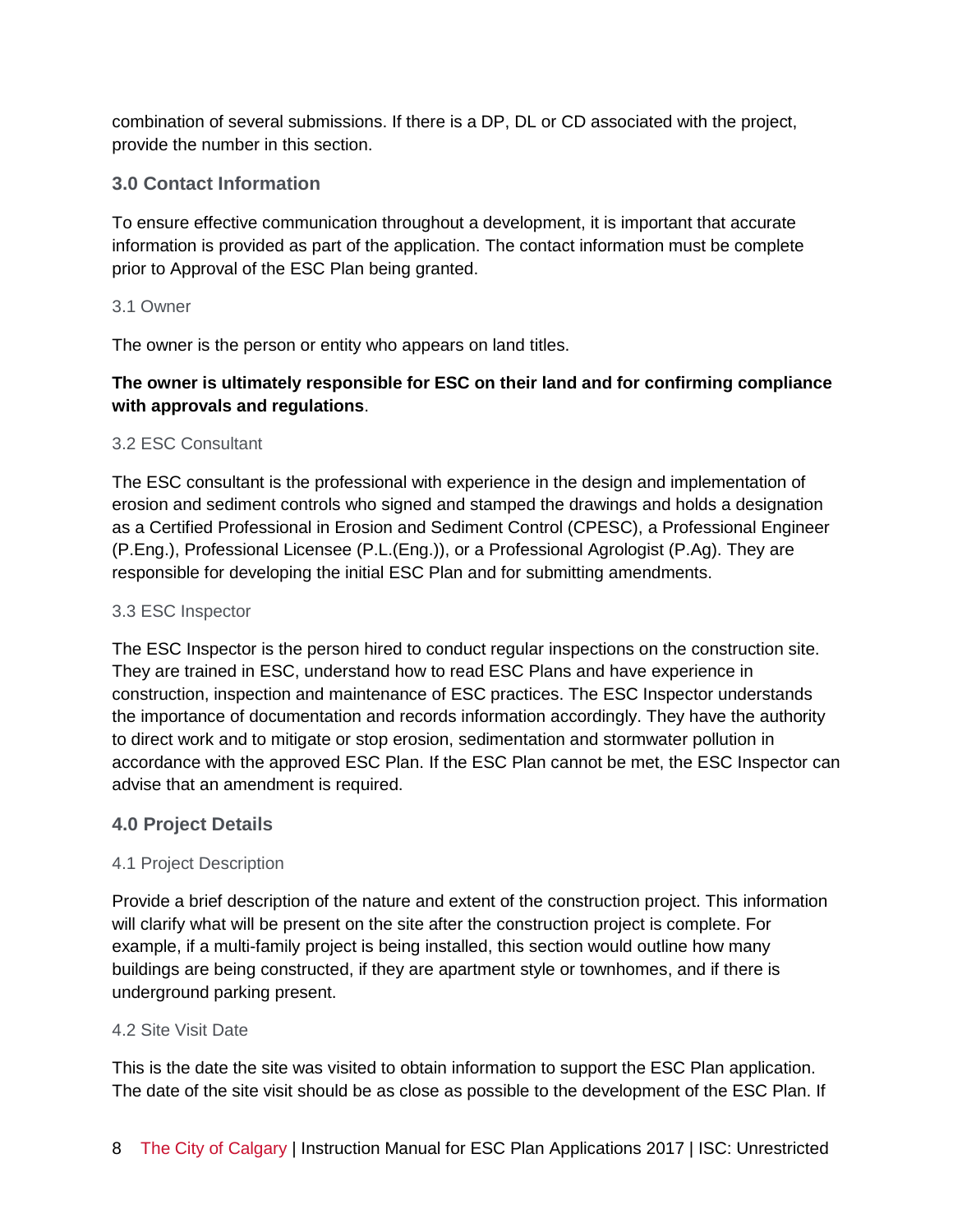there has been a delay between when the site was visited and when the application was submitted or if The City ESC Inspector has reason to believe that the present conditions drawing no longer matches the site, updated site photos may be requested as part of a FIR letter.

# 4.3 Visit Limitations

State any limitations of the field investigation such as snow cover, restricted access, on-going construction and/or safety concerns.

# 4.4 Cover and Practice Information

Provide a description of the cover and practices that are present on the site at the commencement of this project. For sites such as stripping and grading developments, this description will reflect what the site looks like at the time of the site visit. For sites such as subdivisions the property may be actively undergoing stripping and grading and the cover description should instead be reflective of the last drawing in the stripping and grading set. Most pieces of land under development will require two separate ESC Plans to move from a stabilized preconstruction state to a stabilized post construction state.

In this section indicate the areas that are vegetated and the areas that are stripped. If applicable, provide information on the type(s) and density of the vegetation present. Include any information on existing stockpiles, berms, and existing ESC practices.

# 4.5 Low Impact Developments (LIDs)

Low Impact Developments are on-site stormwater management systems that are easily impacted by sediment. Some examples include bioswales, infiltration galleries and rain gardens. Due to their sensitive nature the preference for installation of LIDs, in order, is as follows:

- 1) Install LIDs last after all other construction is complete
- 2) Protect LIDs using sacrificial measures
- 3) 100% isolation from construction area

In this section provide details on what low impact developments are to be installed on or near the site and explain, in detail, how they will be protected during the construction period.

#### 4.6 Onsite Critical Areas

Discuss any critical areas located within or adjacent to the proposed development site that could be adversely impacted by erosion, sediment-laden run-off or sedimentation. Examples of critical areas include steep slopes, highly erodible soils, water bodies, contamination and environmental reserves.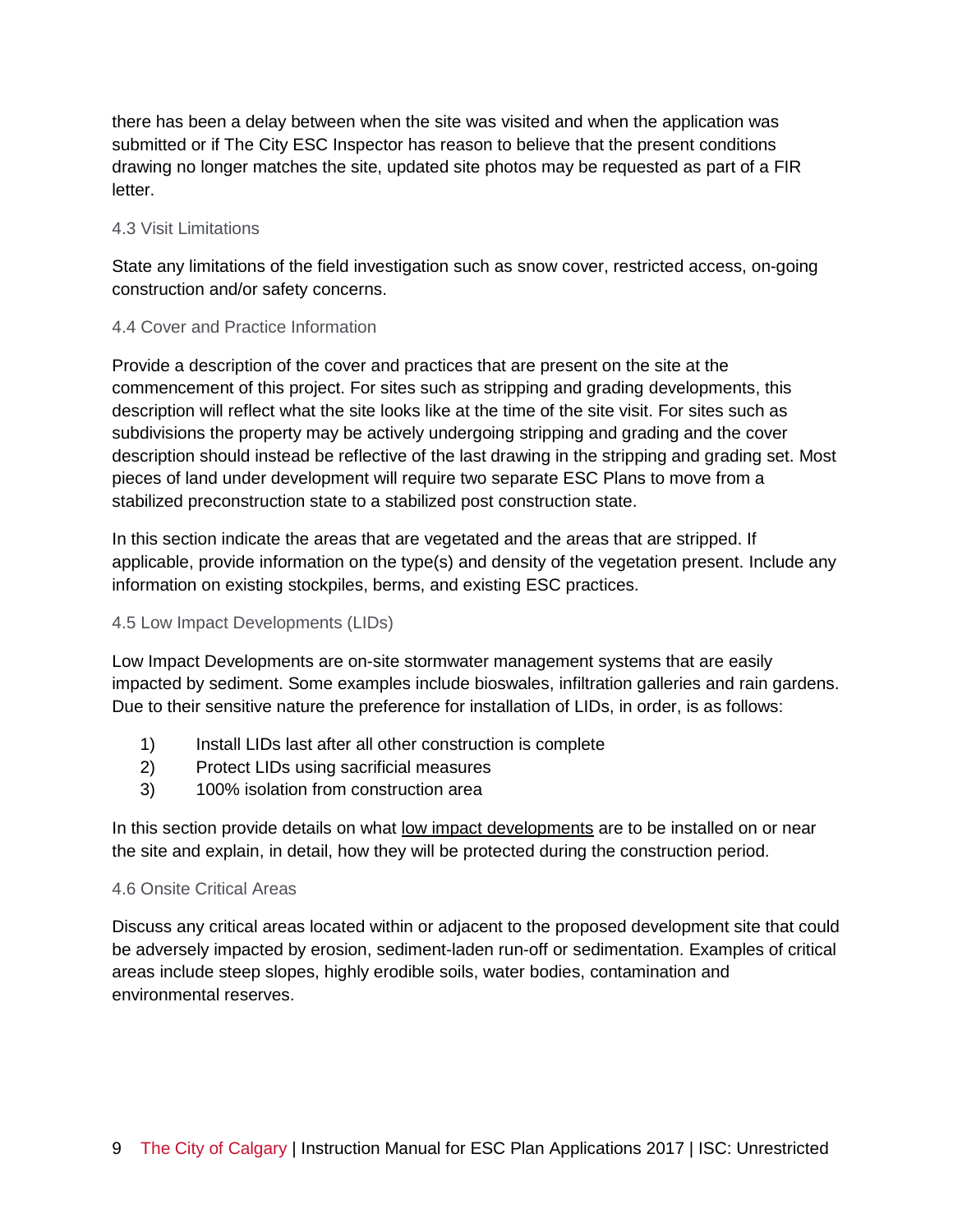#### 4.7 Critical Run-on and Run-off Locations

a) Identify critical run-on pathways (e.g. bridge abutment slopes) where water will enter your construction site either by sheet flow or concentrated flow. Additional practices and controls may be required to manage run-on.

b) Identify critical run-off pathways, which are the low areas on your site where water will leave the property during a rain event. Sediment discharges can result in adverse effects to the environment, infrastructure and property. By identifying your critical run-off locations you are able to propose and install controls and practices that prevent these adverse effects.

c) Identify emergency overland flow locations. This is where water will travel during high flow events. The emergency overland flow location may form part of the final stormwater management design or, it may be a temporary structure to only be used during construction (e.g. where water will overflow from a sediment containment system).

#### 4.8 Referenced Documents

List any other documents that were referenced for the development of the ESC Plan (e.g. environmental site assessment, geotechnical report).

#### 4.9 Project Specific Information

This section is provided so that you may include any project specific information related to erosion and sediment control that you feel is relevant.

# **5.0 Attachments/Supporting Documentation**

#### 5.1 Photos

Provide photos of the site and a map that shows the location and direction that the photo was taken from.

# 5.2 Manufacturers Information

When a C or P value is not provided in the Specifications, provide the manufacturer's specification sheets that support the C or P-value used in the Revised Universal Soil Loss Equation (RUSLE). Include any details, not already present in the Specifications, to ensure the product is properly installed. Examples typically include product size, spacing, application rates and staple patterns.

#### 5.3 Geotechnical Information and Nomograph

Provide data on soil structure and texture for the soils that will be disturbed during construction, including existing soils on site and those that are being imported as fill.

Submit the most recent site geotechnical report and any soil survey information available at the time of the report development, including representative soil texture data (sieve and hydrometer analysis) and nomographs. If organic matter information is not available, 0% should be used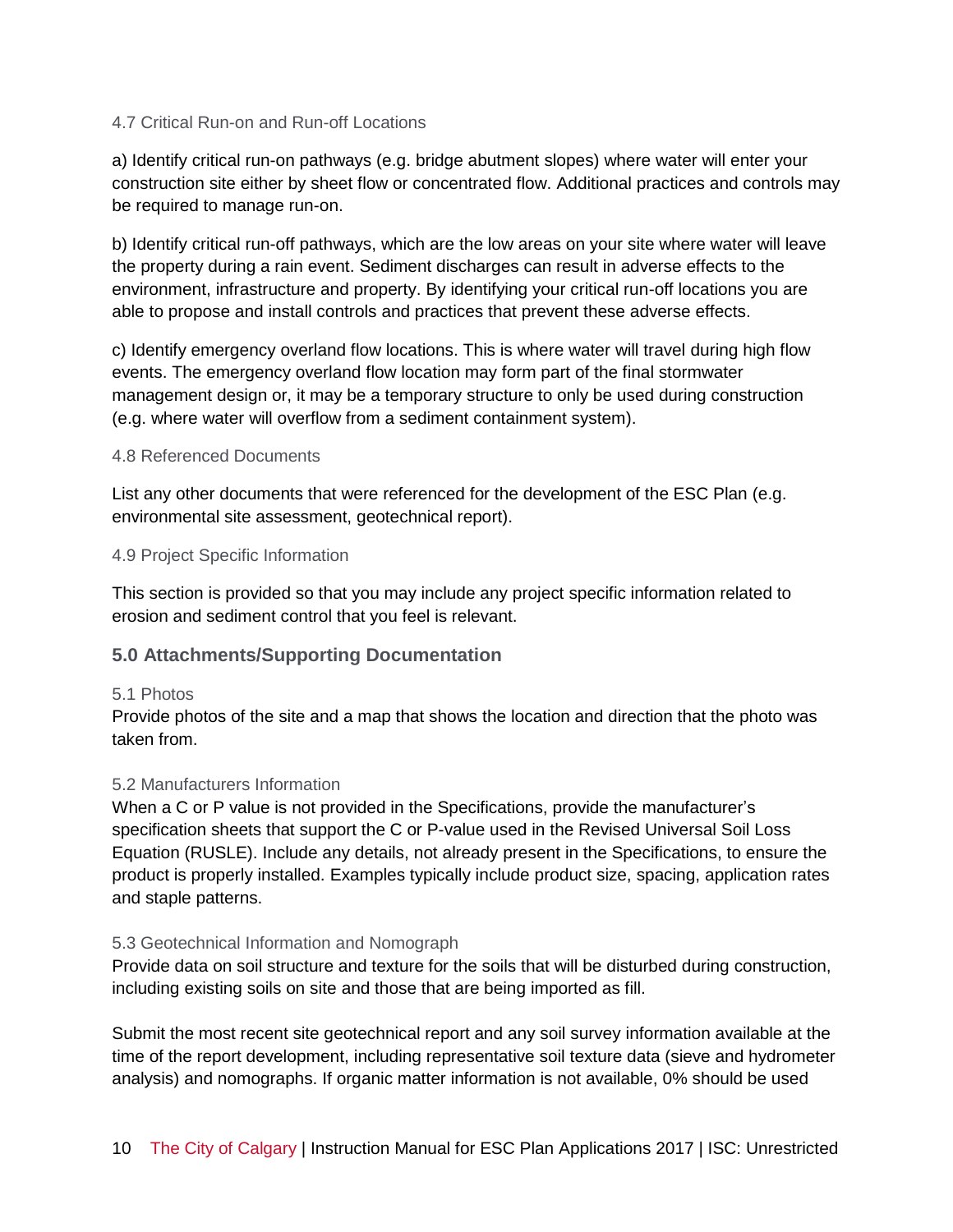when determining the K-value. For more information on determining your site K-value refer to the *Erosion and Sediment Control Guidelines*.

If there is no soil data for the construction site a default K-value of 0.079, the highest known value for Calgary, will be accepted. If you are going to use this value, identify this decision in the in Section 5.3 in the Supplemental Information area.

# 5.4 Permission Letters

Attach any relevant permissions and approval letters for work that is being conducted on land outside of the construction boundary. This could include adjacent properties, water bodies such as wetlands, transportation utility corridors or public property such as a park.

# 5.5 Haul Route Map

If soil is being hauled off site, include a map that shows the haul route. If a haul route is not available at the time of the application, indicate this in the supplemental information section. In this case, the ESC Plan would be granted Approval, but in order for the site to remain in compliance, a haul route map would need to be submitted as an amendment prior to earth being taken off site.

# 5.6 Other(s)

Indicate any other attachments or supporting documents that have been supplied as part of the application. For example, if terracing is being used on the construction project, a letter from a qualified geotechnical engineer should be attached to the ESC Plan application. Another example of what should be included in this section is RUSLE exceedances. If there are slopes that result in a soil loss values higher than 2 tonnes/ha/yr, but you feel they will not cause a release, you may provide a professional opinion on why these higher values should be approved.

# **6.0 Winterization Plan**

Calgary has a unique winter climate with a significant number of reoccurring freeze-thaw cycles. The benefit is that it allows for the installation of controls and practices during warmer winter weather conditions. The drawback is that the frozen ground impedes infiltration, increasing runoff and erosion. A particular concern is when a precipitation event or rapid melt occurs prior to the ground thawing. For Calgary, winter is defined as the period between November 15 – May 15.

To manage these sensitive times it is important to ensure that a construction site is protected from erosion prior to the ground freezing. Construction in Calgary is increasingly occurring during winter months. A challenge associated with this practice is that not all erosion and sediment controls can be installed successfully during frozen ground conditions. For instance, mulch can only be sprayed onto a construction site when it is above freezing, berms cannot be properly compacted when using frozen soils, and stapling down blankets can be challenging.

Complete the winterization plan section of the application. Include all controls that will be used on the construction site and identify if the control is to be removed for winter. If the control will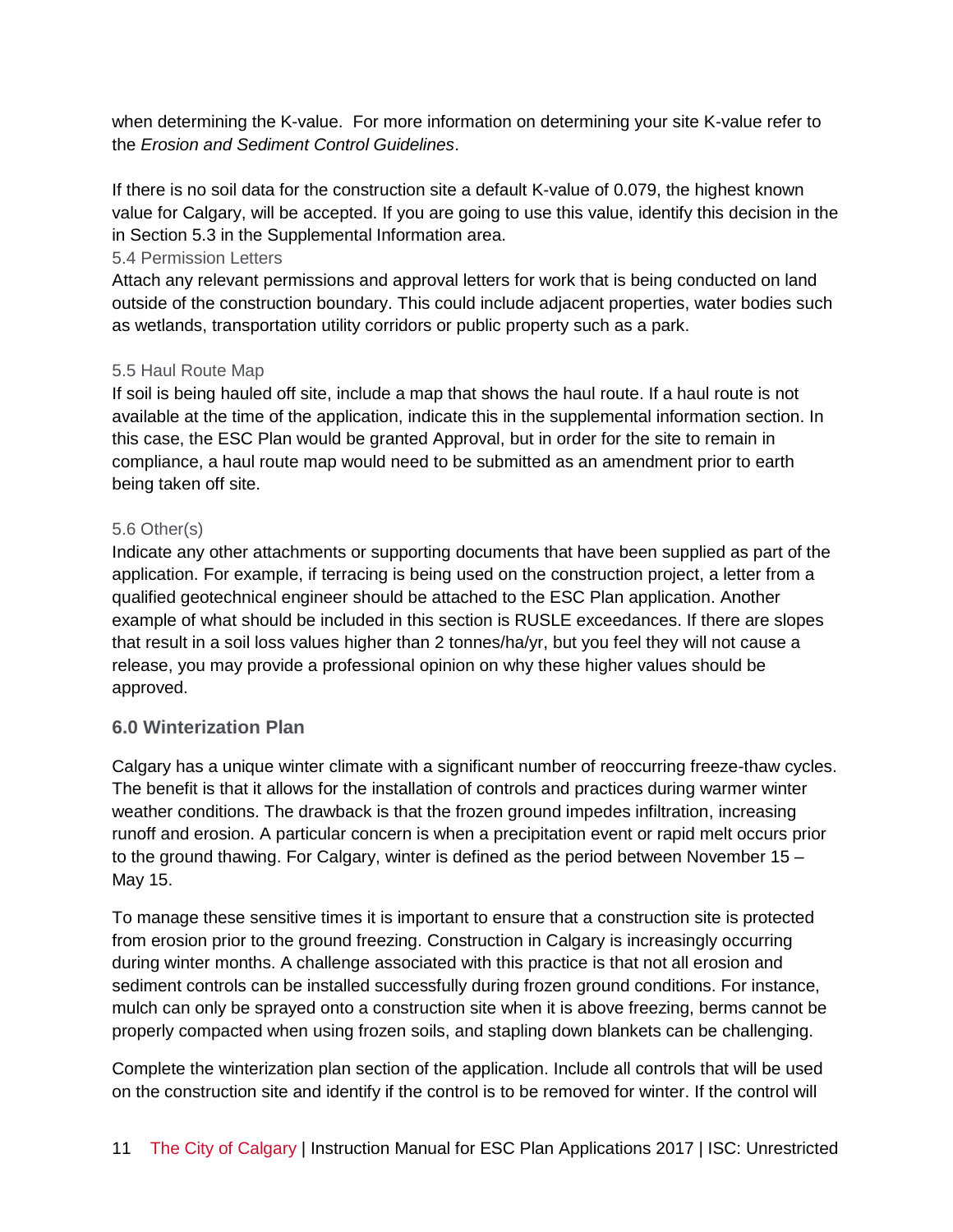be removed before winter, there is no additional information to provide. If the control will remain over winter, confirm that the product must be installed before the winter or identify an alternate control that can be installed if frozen ground conditions are present. For example, a common control that must be removed during the winter is inlet control devices as they can result in ice formation around catch basins.

# **7.0 Stockpile Control Plan**

Stockpile types can be categorized in three types:

- 1) Trench backfill stockpiles,
- 2) Short term stockpiles, and
- 3) Long term stockpiles

# Trench Backfill Stockpiles

It is assumed that all construction sites with an underground component will have trench backfill stockpiles present at different stages during construction. As open trenches pose little concern from an ESC perspective, details on how these will be managed for the short period they are present are not required. The main concern with underground installation is the presence of trench backfill stockpiles.

To manage trench backfill stockpiles, follow the Stockpile Section of the ESC Standard Specifications. To summarize, the stockpiles must be placed on the up-gradient side of trenches whenever possible, may not be placed on paved surfaces without barrier protection and should not be in place for more than a few days.

As these Specifications manage the risks associated with the placement of trench backfill stockpiles, detailed related information automatically forms part of your ESC Plan.

#### Short Term Stockpiles

Short term stockpiles are those that are in place for a period of less than 30 days. Although under normal circumstances they do not require cover, they must have functional sediment control practices on the down-gradient side of the pile. Some examples of this could include silt fence, fibre rolls and compost socks.

# Long Term Stockpiles

Long term stockpiles are those that are in place for 30 days or more. These stockpiles require functional sediment control practices on the down-gradient side as well as some form of cover such as mulch and tackifier, vegetation or other suitable erosion control measure.

# **8.0 Construction Drawings**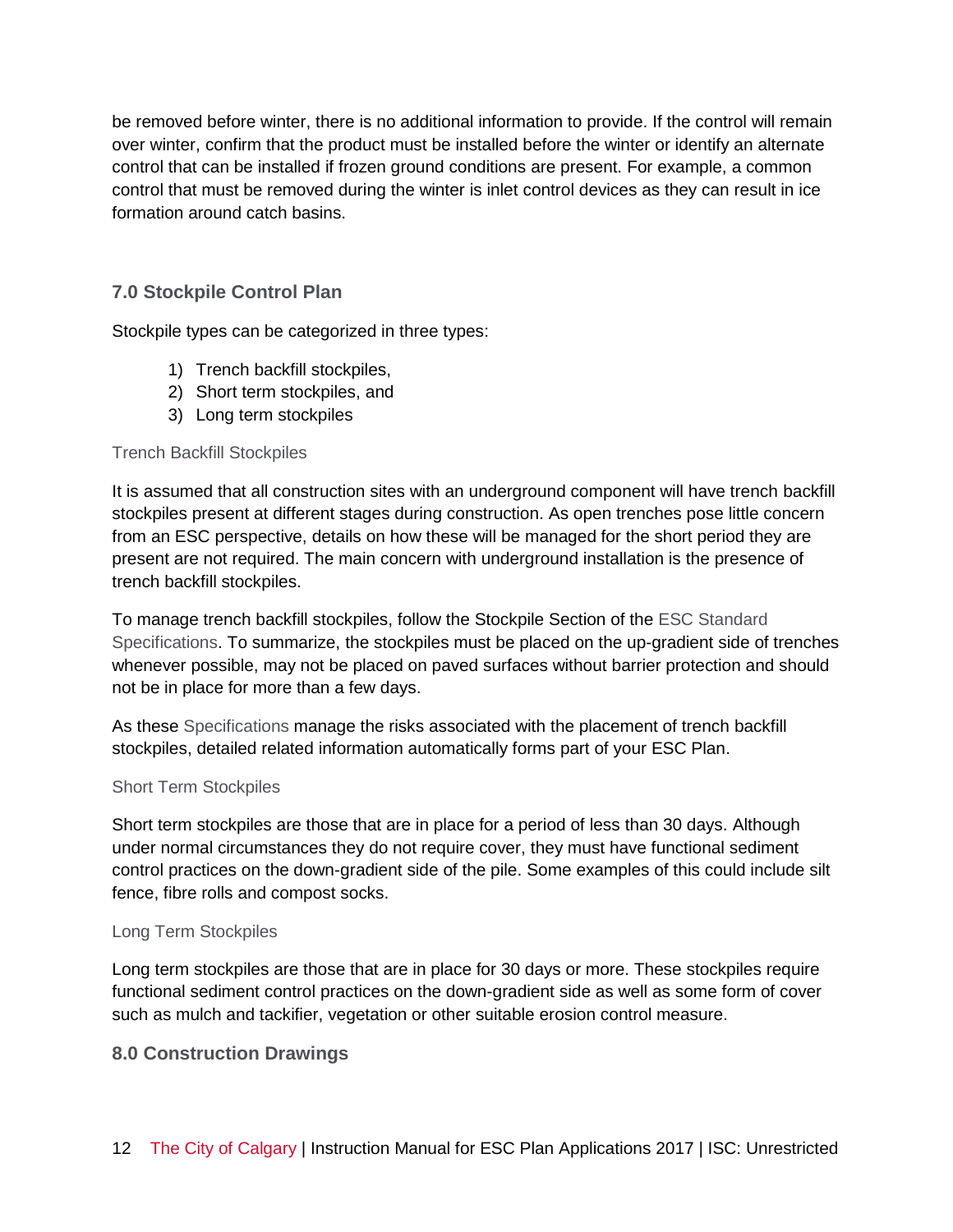Drawing numbers must align with the drawing codes provided in this section. This numbering system allows for consistent submission practices between applicants and reduces the need for clarifications or resubmissions. Alignment with this numbering is required to avoid delays or resubmissions. The one exception is ESC9, the landscape drawing, when it has been created by a third party and may have a different drawing code.

If there are additional drawings required, for example when there are two separate drawings that represent different time periods during above ground work, number them ESC7a and ESC7b.

Check the boxes on the left in the Check Relevant Drawings section. Use the Development Type Required Drawings below to assist you in determining what drawings are required for your project type.



Below is a table that outlines the drawings that are typically required by project type. Find your project type and ensure that you are submitting the drawings that are always part of your application, and if relevant, drawings that may be part of your application.

| <b>Project Type</b>            | <b>Always Part of</b><br><b>Application</b> | <b>May Be Part of</b><br><b>Application</b> |
|--------------------------------|---------------------------------------------|---------------------------------------------|
| Stripping and Grading          | ESC1,ESC3                                   | ESC2, ESC4, ESC10                           |
| <b>Subdivision Development</b> | ESC5-ESC7                                   | ESC4, ESC10                                 |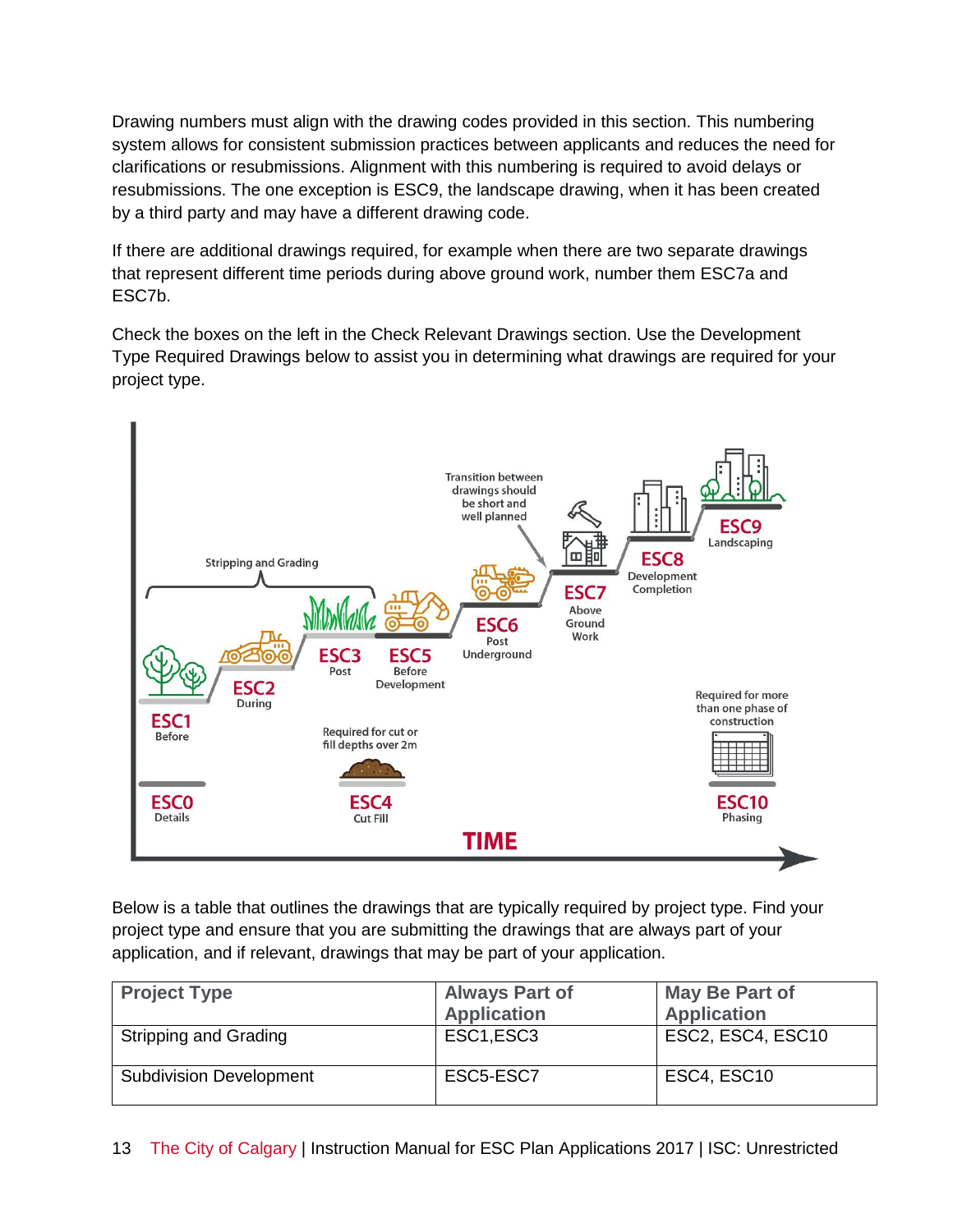| Multi-family, Industrial, Commercial,<br>Institutional, Bareland Condo, Park | ESC5-ESC9 | ESC1-ESC4, ESC10 |
|------------------------------------------------------------------------------|-----------|------------------|
| Linear Projects (e.g. mains, roads)                                          | ESC5-ESC9 | ESC1-ESC4, ESC10 |

Add details on the estimated duration of the implementation. This is the length of time the site is expected to follow this drawing and should be estimated in months. Make sure that the controls you specify align with the period of time they should be in place.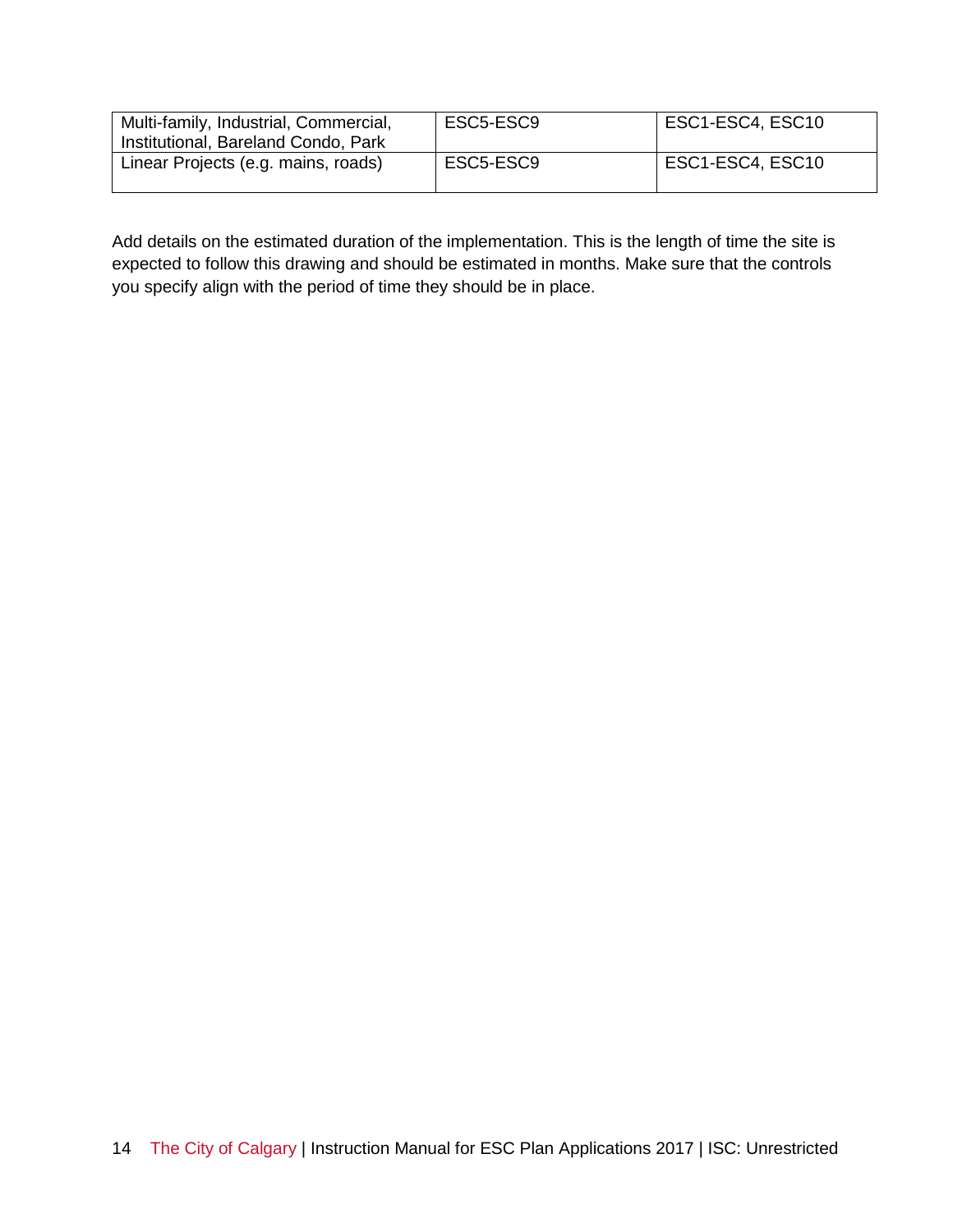# **9.0 Drawing Requirements**

When creating your drawings, confirm they comply with the requirements outlined below. These requirements serve the following purposes:

- 1) Ensure that all information is present
- 2) Create consistency between applications
- *3)* Decrease review time required with consistent format

# Requirements

Drawings represent plateaus of stabilization and show the site at a factual period in time. Each drawing should include details of what is present at that stage, no more, no less. For example, do not show onsite undergrounds storm infrastructure on ESC5 – Before Development, because these would not be present at this phase in time. Below are the requirements that must be included in your ESC drawings.

- a) A1 drawings are **folded** to letter size (approximately 8" X 11") submissions of rolled drawings are not accepted
- b) Drawings are folded so the Project Information is visible for all drawings (with the exception of the Landscape drawing)

Project Information:

- i. Permit Seal (CPESC, P.Eng., P.L.Eng or P.Ag)
- ii. City of Calgary Office Use (space required is 5x8cm)
- iii. Project Name
- iv. Owner
- v. City Project Number (e.g. DA, DP, CD)
- vi. Drawing Title
- vii. Scale
- viii. Date
- ix. Drawing Code
- c) Drawings are labeled to match ESC Drawing Code's identified in the Construction Drawings section of the Erosion and Sediment Control Plan Application Form
- d) All the dates in the Project Information section must match (with the exception of the landscape drawing)
- e) Drawings must be scaled for readability (generally, a scale of greater than 1:1000 will not be accepted)
- f) Where more than one drawing is required to show a single stage in time, match lines must be shown on the drawings
- g) Font size must be legible
- h) All drawings include a revisions table
- i) Include a north arrow
- j) The construction boundary is delineated (must match the land use application)
- k) Indicate what cover is present on the drawings (e.g. asphalt, exposed soil, gravel, grass, trees)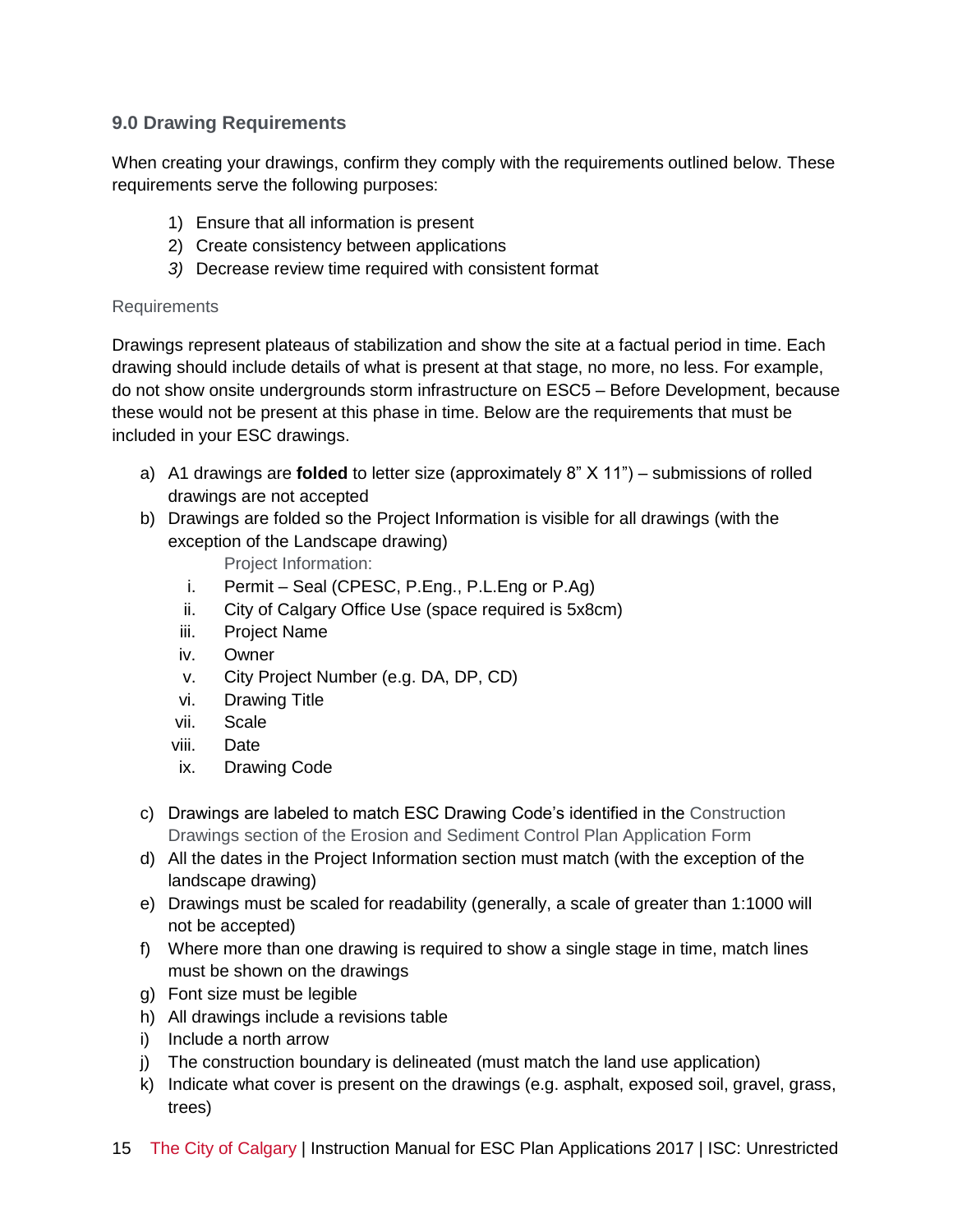- l) Delineate all vegetated areas. For those that are to be protected/retained, clearly indicate what barriers, controls and practices are being installed
- m) Show the adjacent properties (e.g. rivers, residential, commercial area, environmental/municipal reserves, and roadways)
- n) Include contours at 0.5m
- o) Show the height and location of retaining walls
- p) Using an arrows, indicate the slopes, show length and direction with all slope lengths and LS values marked ( $25m@6% = LS 0.72$ ); attach a unique LS identifier to each LS value (e.g. LS21)
- q) Indicate the patterns on overland drainage including the run-on and run-off locations and any emergency overland flow routes
- r) Show the drainage divides to define drainage areas and indicate the drainage area sizes in ha. Provide each drainage area a unique drainage area identifier (e.g. Area #1)
- s) Include the location of existing and proposed permanent storm drain inlets, pipes, outlets and other permanent facilities onsite and for the surrounding area that are present at the stage of time the drawing represents
- t) Identify the location of critical areas within or near the development. Critical areas may include, but are not limited to, areas that are environmentally sensitive such as environmental reserves, water bodies and natural areas
- u) Show the location of the footprint where the construction project is being built. Only show this if the building is occurring at the time that the drawing represents (e.g. building footprints would not show up on stripping and grading drawings). Examples of footprints include building footprints, overpasses, storm mains or single family lots
- v) Show the locations, types, dimensions and details for all erosion and sediment controls present at the stage of construction the drawing represents (e.g. for sediment containment systems include the length, width and depth, for storage ditches show the locations of cross check structures, for silt fence show the locations where J-hooks will be installed)
- w) Provide the locations of stockpile staging area, both on and off site. Indicate what type of stockpile is in place and the estimated volume of the pile. If soil is being hauled off site, provide a separate map showing the haul routes
- x) Provide a copy of the phasing plan if the area is to be constructed in phases. Phases represent how different areas on the construction project will be worked on at different phases in time (e.g. Phase 1 will be constructed in 2018, Phase 2 in 2019 and Phase 3 in 2020). This drawing may be created by others and does not need to be A1 in size
- y) Provide a separate cut and fill plan. No cut and fill plan is required if no cuts or fills on the site exceed 2m. If your site does not have cut and fills over 2m, check the box next to Cut and Fill Doesn't Exceed 2 Meters
- z) Provide a separate landscaping plan that includes details on seed, sod, plants and garden areas. Landscaping plans are not required for stripping and grading applications. As many landscape drawings are created by others, they are exempt from having a permit –seal [requirement 9.0(b)(i)]
- aa) Include a legend on the right side of the page for drawings ESC1, ESC2, ESC3 and ESC5, ESC6, ESC7 and ESC8.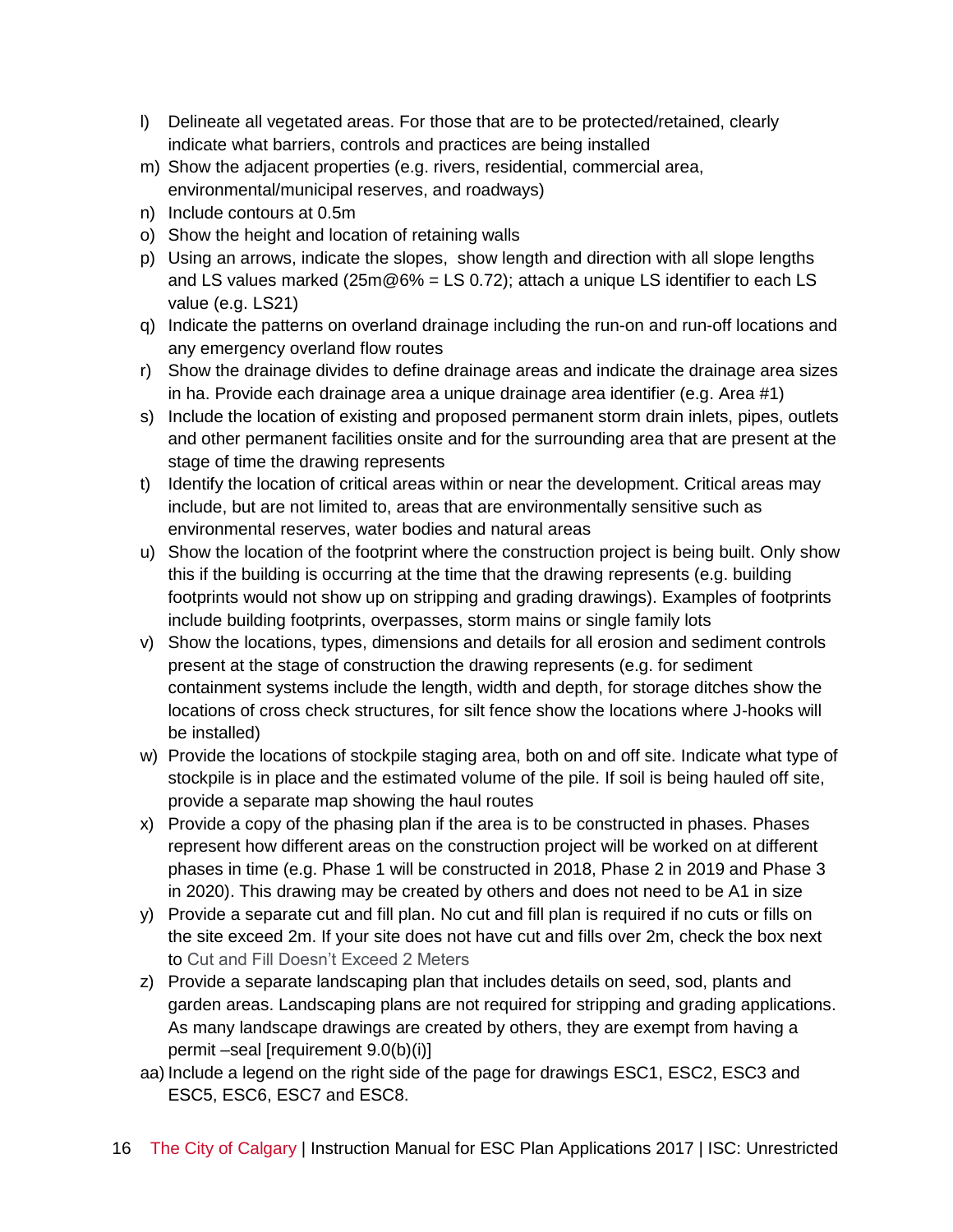| <b>Legend Item:</b>      | <b>Examples:</b>                                                                                                         |
|--------------------------|--------------------------------------------------------------------------------------------------------------------------|
| Storm Infrastructure     | catch basins, grated top manholes, storm pipes, low impact<br>developments, concrete drainage swales, ditches, culverts, |
|                          | trap lows, storm ponds, outfalls                                                                                         |
| <b>Erosion Controls</b>  | blankets, mulch and tackifier, aggregate cover                                                                           |
| <b>Sediment Controls</b> | silt fence with J-hook locations, sediment ponds, wattles,                                                               |
|                          | sediment ditches with cross check structure location                                                                     |
| Cover Types              | asphalt, exposed soil, gravel, grass                                                                                     |
| <b>Drainage Patterns</b> | drainage divides, flow direction arrows, run-on and run-off                                                              |
|                          | locations, emergency overland flow route arrows                                                                          |
| Stockpiles               | topsoil, common stockpiles                                                                                               |

# **10.0 Transition Planning**

Construction sites are naturally in a constant state of change making it impossible to have ESC drawings that match each moment of development. The ESC Plan lays out a set of drawings that show plateaus of stabilization.

Transition planning is the transfer from one set of drawings to the next. These transfer periods should be short and well timed. On the Good Scheduling picture below the transfer periods, indicated by the thin red lines, are short in duration and timed to take into account seasonality and weather. On the Poor Scheduling picture below, transfer periods are longer in duration and increase the amount of time that the site would be exposed to erosion.



To prevent poor scheduling and reduce the risk of sediment loss during construction, the ESC Plan should take into account these transition periods. Use the drawing codes from the Construction Drawings section, including sub drawings (e.g. ESC2a, ESC2b), to populate the Transition Planning section. For instance, if you have the following drawings for a multi-family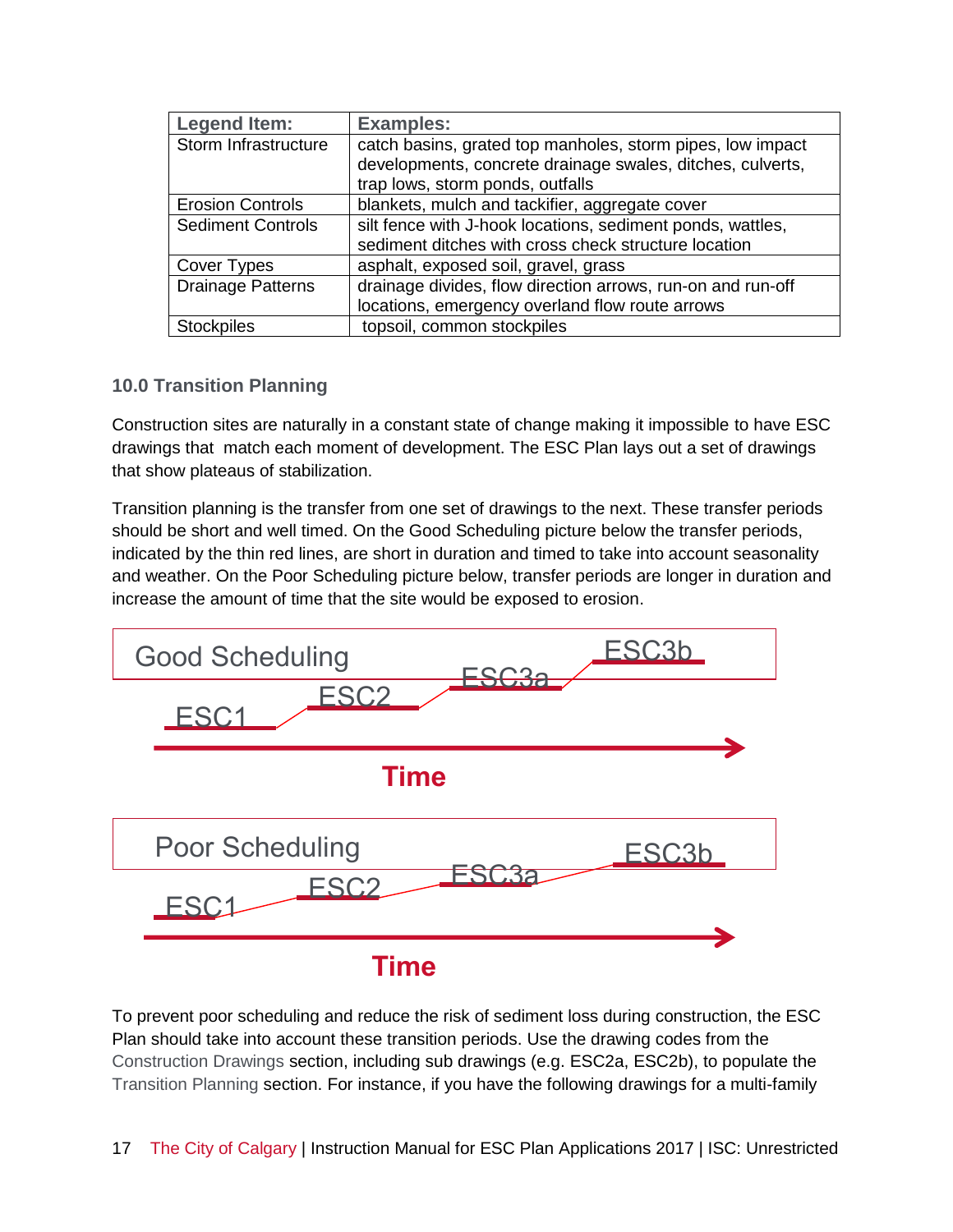project with ESC5, ESC6, ESC7a, ESC7b, and ESC8, you would require the following four transition plans:

- a) ESC5 -> ESC6
- b) ESC6 -> ESC7a
- c) ESC7a -> ESC7b
- d) ESC7b -> ESC8

Identify the expected duration of the transition plan. If the plan is expected to exceed 14 days, the extent of foresight available for weather forecasts, an additional drawing is required. For example, if the transition period between above ground work ESC7 and Development Completion ESC8 is expected to exceed 14 days, an additional drawing is required. The update would result in an ESC7a and ESC7b drawing to describe site planning during the previously uncaptured period of time.

Next, determine what erosion and sediment controls are being transitioned. In the following example, silt fence, a gravel pad, surface tracking and sediment ponds are present on ESC5, while on ESC6 a gravel pad, mulch, seed and tackifier, and aggregate cover are present.

The first step is to identify which controls and practices will be kept. In this example, the silt fence, gravel pad, surface tracking, and aggregate cover will remain. Next, the rest of the controls are placed in the order that they will be installed or removed during the construction transfer.

|    | <b>Start Drawing Code</b>          | ESC <sub>5</sub> | Next Drawing<br>Code |  | ESC <sub>6</sub> |  |  |
|----|------------------------------------|------------------|----------------------|--|------------------|--|--|
|    | <b>Order of Actions</b>            | Action           |                      |  |                  |  |  |
|    | for Erosion and Sediment Controls  | Keep             | Remove               |  | Install          |  |  |
| 1) | Silt fence, gravel pad, surface    |                  |                      |  |                  |  |  |
|    | tracking, wattles, aggregate cover |                  |                      |  |                  |  |  |
| 2) | Sediment ponds, wattles            |                  |                      |  |                  |  |  |
| 3) | Mulch, seed and tackifier          |                  |                      |  |                  |  |  |
|    | Silt fence                         |                  |                      |  |                  |  |  |

Provide any details to help ensure the transition plan may be properly implemented. Also provide a contingency plan if the plan cannot be implemented in the timelines specified.

| <b>Start Drawing Code</b>                                                          | ESC <sub>5</sub> | Next Drawing<br>Code | ESC <sub>6</sub> |  |  |  |  |  |  |
|------------------------------------------------------------------------------------|------------------|----------------------|------------------|--|--|--|--|--|--|
| <b>Transition Details</b>                                                          |                  |                      |                  |  |  |  |  |  |  |
| The mulch, seed and tackifier cannot be installed in below<br>freezing conditions. |                  |                      |                  |  |  |  |  |  |  |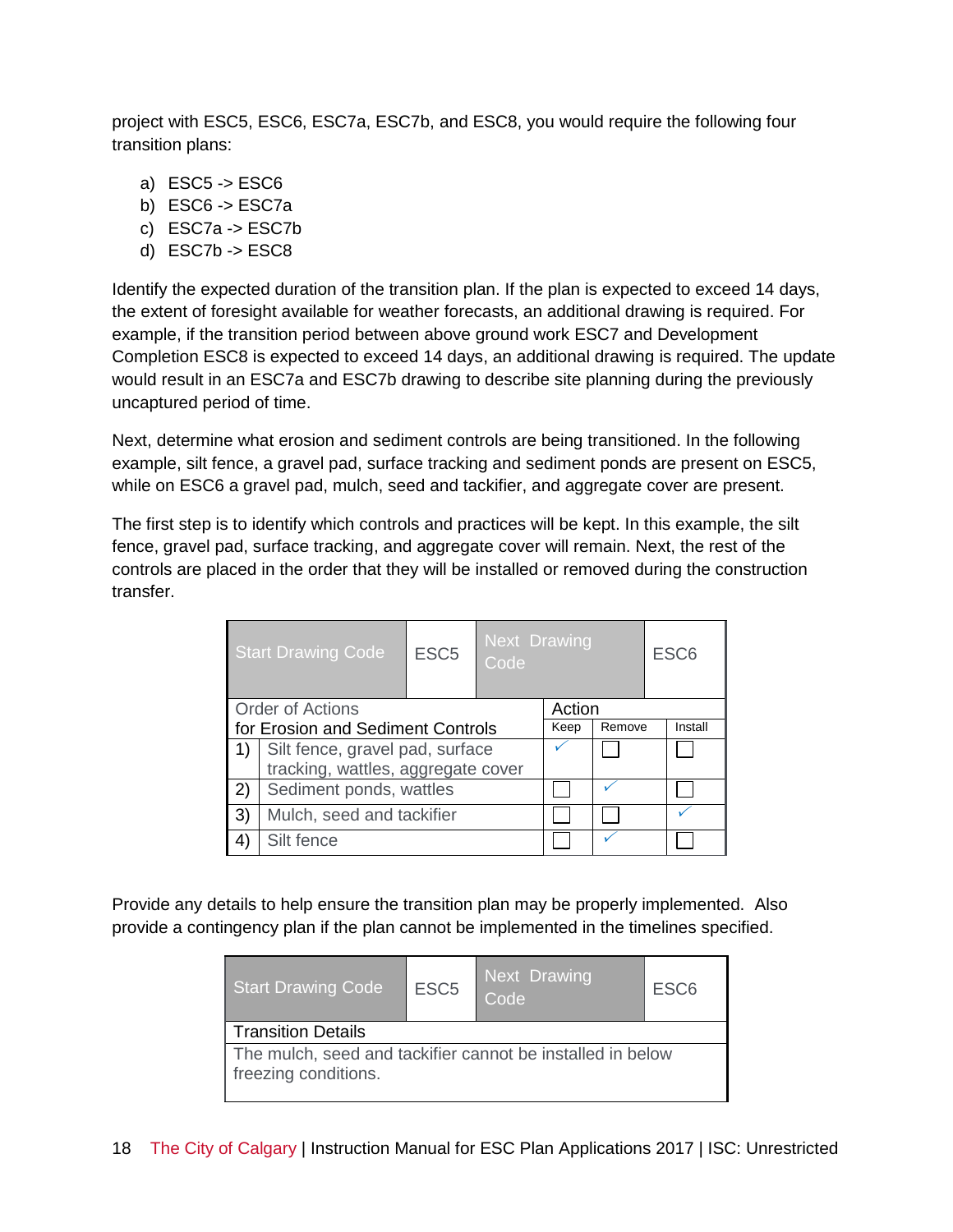Dewater the sediment ponds prior to their removal and follow the Code of Practice for Drainage Activities. Commence dewatering five days prior to the sediment pond removal to allow areas to dry *.*

Contingency Plan if transition cannot be conducted in the duration specified

Warm weather contingency plan – install mulch, tackifier X at 3,000kg/ha and seed B at 300kg/ha.

Winter conditions – Sediment ponds and wattles cannot be removed during winter conditions unless arrangements can be made during warm weather to install mulch and tackifier first.

# **11.0 Erosion and Sediment Controls**

The *Specifications* include the installation, inspection, maintenance and removal requirements for standard controls and practices. When using these standard practices simply check the Check if Used box and provide the specific details for the practice or control you chose. This information would include details on drawings the control is used on, where the control is used and any additional information relevant to your plan.

The Drawing When Used and Description Where Used responses will automatically be used to populate the ESC site inspection sheet. This information allows staff on site to know exactly what controls should be on the construction site and where they should be located.

Standard C-values and P-values will auto populate. If you have chosen a control or practice with a variable C or P-value, you will be given instructions on what supporting information to attach to your application. For example, if you are using a mulch/tack product, you will be asked to provide the manufacturer's information on application rates and the associated C-values.

If a control or practice that you wish to use is not located in the *Specifications* then refer to the *Nonstandard Specifications* section below.

# **12.0 Nonstandard Specifications**

The world of erosion and sediment control is continuously evolving. In support of this evolution, The City encourages innovation and new practices. If you wish to use an alternate control or practice not listed in the Specifications, check the Nonstandard Specification box (the last box in Section 10.0 Erosion and Sediment Controls) and indicate the number of nonstandard specifications that will be used on site. The application will then be auto populated with the correct number of Nonstandard Erosion and Sediment Control forms.

# Type/Name of Control

Indicate the type and, if applicable, the name of the control. If the manufacturer uses a specific name for the item, include it here.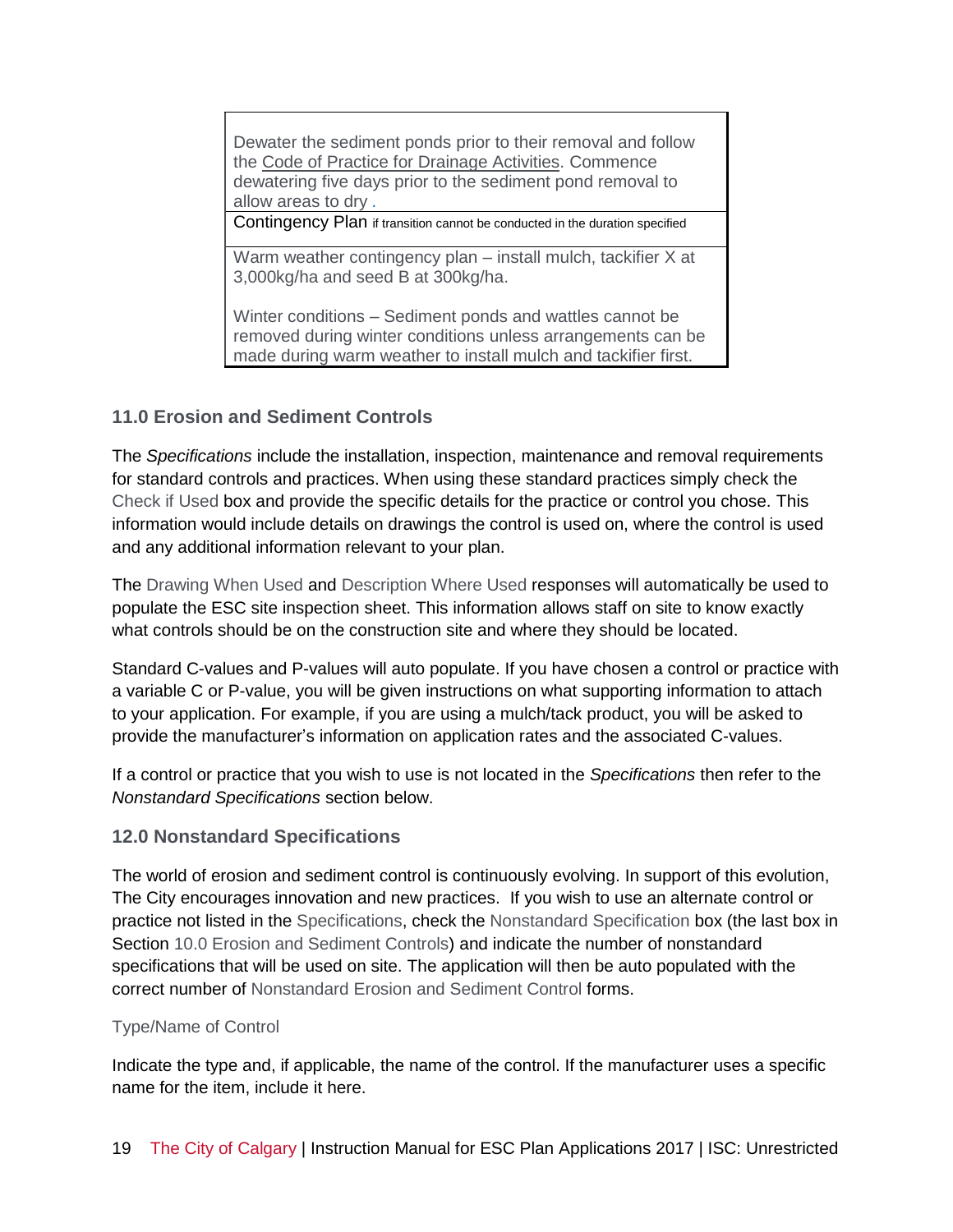#### Detailed Description of Control

Identify what the control is and how it will be used. Be sure to include:

- 1) What the control looks like;
- 2) What the product is made of, including relevant Chemical Abstracts Service (CAS) numbers and toxicity testing; and
- 3) A description of how the product works.

#### C or P-Value

Indicate the C or P-value that represents the control or practice. To support this value, you will need to attach the manufacturer's testing information. This is particularly important when the C and P-values differ depending on spacing, thickness, size, etc.

#### Drawing When Used and Description Where Used

Like the information provided on standard specifications, details on Drawing When Used and Description Where Used responses will automatically be used to populate the ESC site inspection sheet. This information allows staff on site to know exactly what controls should be on the construction site and where they should be located.

#### Additional Information

This section of the application allows an opportunity to provide any relevant additional information that the ESC Plan reviewer and/or staff on site need to be aware of.

#### Design Requirements

Design requirements outline what performance a control or practice is capable of and what requirements must be followed to operate as designed**. For examples, refer to the Design Requirements sections of the standard specifications in the** *Erosion and Sediment Control Guideline***.**

#### Specification Detail Drawing

The specification detail drawing is the actual descriptive drawing that shows how the product should be installed. **For examples, refer to the drawings provided for the eleven standard specifications in the** *Erosion and Sediment Control Guideline*. If the drawing does not fit in the specification box provided in the application, indicate that supplemental information is attached and provide the documentation.

#### Installation Method

In this section include details on exactly how the product will be installed. These details typically include timing, depths, sizes, application rates, site preparation and methods. When creating this section, write it as if you are giving instructions to someone who is not familiar with the product and who has only your instructions to follow.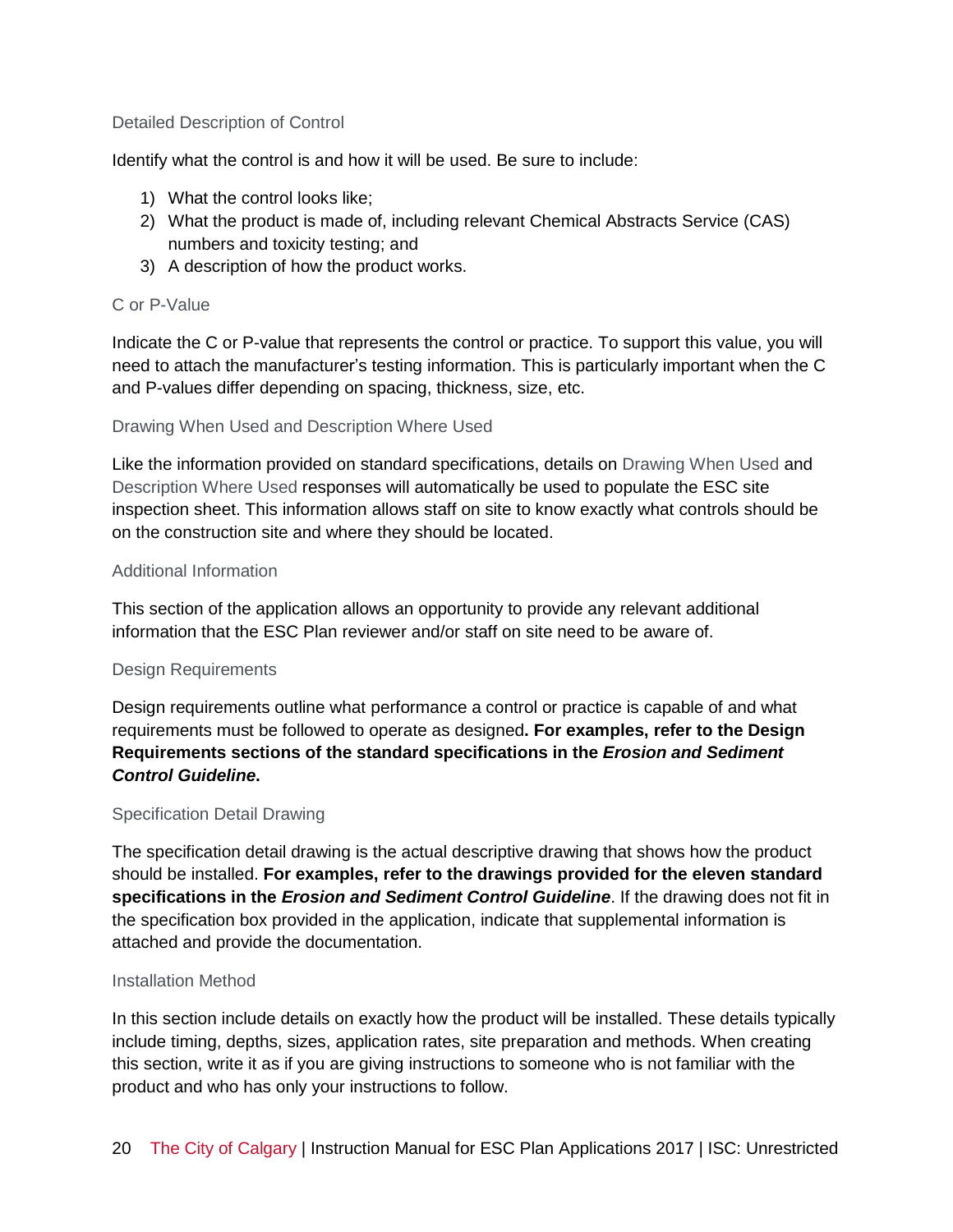#### Inspection Requirements

Outline what a person would look for when determining if the control or practice is functioning as it is designed to. Inspection requirements are very dependent on the type of control or practice used. Ask yourself the following three questions when determining what to include in this section for inspection requirements:

- 1) What are you looking for to determine if a control or practice is properly installed?
- 2) What are signs that the control or practice has been damaged, or is no longer functioning? , and
- 3) How do you know when to clean or replace the control or practice?

# Maintenance Requirements

Maintenance requirements outline what must be done to keep a control or practice functioning as proposed. While inspection requirements may identify when a control or practice needs service, it is the maintenance requirements that indicate *how* to service it. For example, an inspection requirement for a sediment trap determines if the trap is 1/3 full of sediment, and this triggers maintenance of the trap. The maintenance of the sediment trap would include the removal of sediment to regain capacity along with a description of what to do with the sediment from the cleanup.

#### Removal Requirements

Some controls and practices are intended to remain in place after completion of the project while others must be removed. For example, a mulch, seed and tackifier would remain in place while a silt fence would be removed. In this section of the form, identify if the control or practice is to be removed and if so, outline how it will be removed.

# **13.0 Inspection Sheet**

The inspection sheet for your project will auto populate from other areas of your application. This is the inspection sheet that is being approved for use on your construction site. This sheet is similar to the one used by The City ESC Inspector and is designed to allow for seamless data tracking on your project.

Below is an example of how information should be tracked on the second page of the inspection sheet. When a City ESC Inspector visits your construction site, they will request to see the inspection sheets. The City ESC Inspector is looking to confirm the inspection sheets are being filled out, that the information reflects what is happening on the construction site and that concerns noted from week to week are being addressed.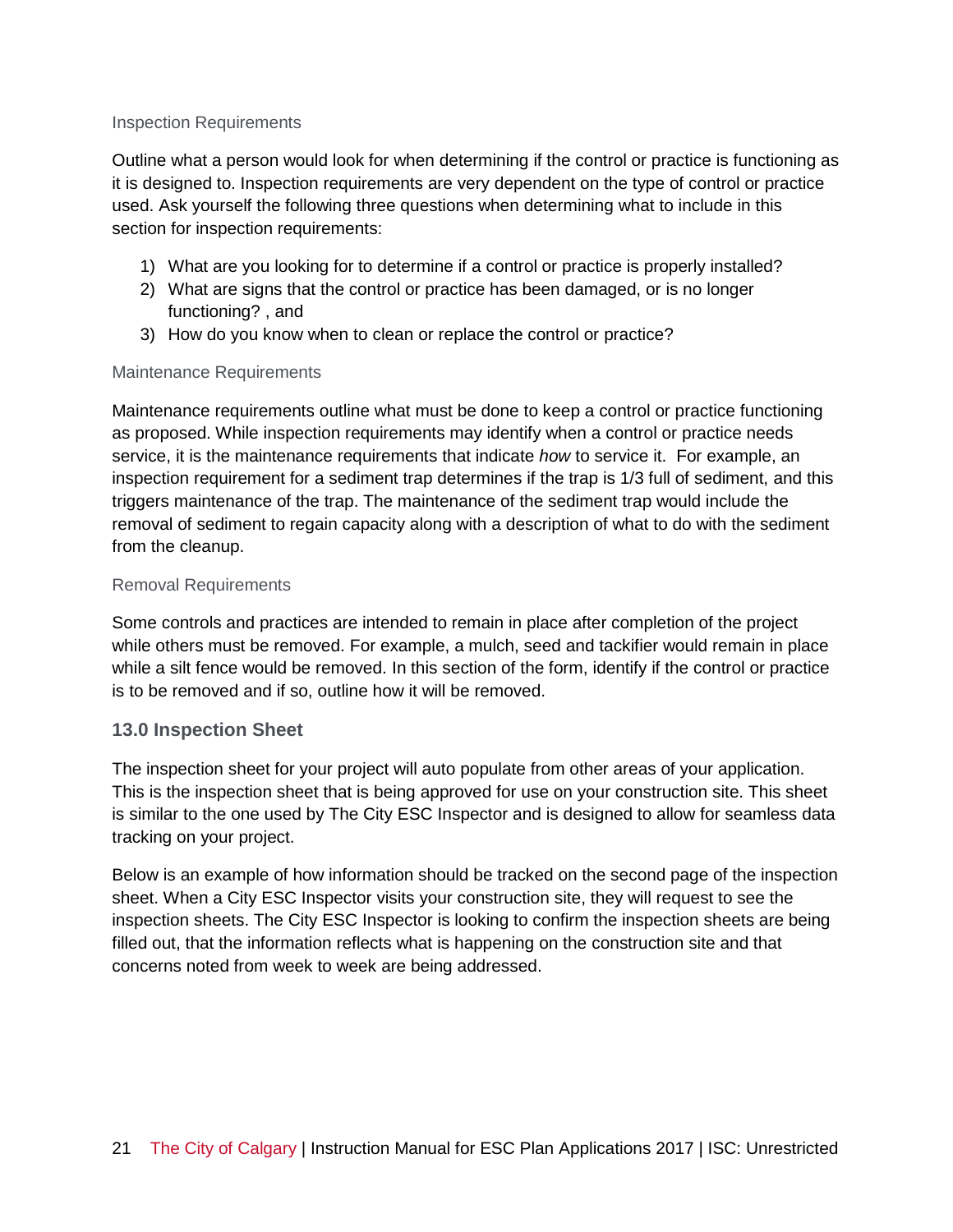|                              |                                                                                                                | <b>Observations</b><br>(effectiveness of<br>the measure                                                                                                         | <b>Maintenance</b><br><b>Requirements</b>                                                                                   | <b>Performed Actions</b><br>When and What              | <b>Performance</b> |       |                    |  |
|------------------------------|----------------------------------------------------------------------------------------------------------------|-----------------------------------------------------------------------------------------------------------------------------------------------------------------|-----------------------------------------------------------------------------------------------------------------------------|--------------------------------------------------------|--------------------|-------|--------------------|--|
| <b>Control</b>               | <b>Location</b>                                                                                                | or Changes<br>used) Include<br>Required for<br>Deficiencies or<br>the ESC<br><b>Noted Concerns</b><br>Report and/or<br><b>Optional Photo</b><br><b>Drawings</b> |                                                                                                                             | Repairs/Maintenance<br>were done and by<br><b>Whom</b> | Concerns           | Meets | Ехсеес<br>$\Omega$ |  |
| <b>EXAMPLE</b><br>Silt Fence | Drainage<br>Area #4, 5<br>& 8 on<br>ESC <sub>5</sub><br>Drainage                                               | Silt fence in<br>Drainage Area<br>#5 was damaged<br>by vehicular<br>movement.                                                                                   | Repair silt<br>fence in Area<br>#5.                                                                                         | May 7, 2016 silt<br>fence cleaned out.                 | $\checkmark$       |       |                    |  |
|                              | Area #5 &<br>8 on ESC6<br>& ESC7<br>Stockpile<br>protection<br><sub>on</sub><br>Drainage<br>Area #2<br>on ESC5 | Silt fence around<br>stockpile has<br>build up of<br>sediment<br>exceeding 50%<br>of the height of<br>the fence.<br>All other areas,<br>silt fence OK.          | Clean silt fence<br>by stockpile.<br>Stockpile has<br>been in place<br>for 28 days<br>and must be<br>covered with<br>mulch. | May 9, 2016 mulch<br>sprayed on stockpile.             |                    |       |                    |  |

# **14.0 RUSLE Calculations**

The City of Calgary uses the Revised Universal Soil Loss Equation to determine the effectiveness of controls and practices on construction sites. In order to justify that ESC Plans are adequate, The City has adopted a threshold of 2 tonnes/ha/yr for all slopes.

This threshold should not be interpreted to mean that The City is approving a sediment loss of 2 tonnes/ha/yr, but rather acknowledgment that these controls and practices reduce sediment releases. The City deems any slope that is calculated to release 2 tonnes/ha/yr or more of sediment, a slope of concern. All slopes of concern must have either controls, practices or a combination thereof installed to reduce estimated sediment losses to at or below 2 tonnes/ha/yr. If a slope exceeds this limit and you feel there is no risk of offsite releases, you are entitled to provide professional justification for review in the Supplemental Information section at the bottom of your RUSLE calculations.

Use the RUSLE Calculation*s* section of the application to provide data for all drawings where LS values are required. The number of RUSLE tables in your application will be predetermined by which drawings you have checked from Section 8.0 Construction Drawing Requirements (sub drawings e.g. ESC2a, ESC2b, require separate RUSLE tables).

The RUSLE calculations in the application serve two main purposes. First they confirm that each slope meets The City threshold of 2 tonnes/ha/yr and second they provide Project Mass Estimates for the construction site during all stages. A Project Mass Estimate is the total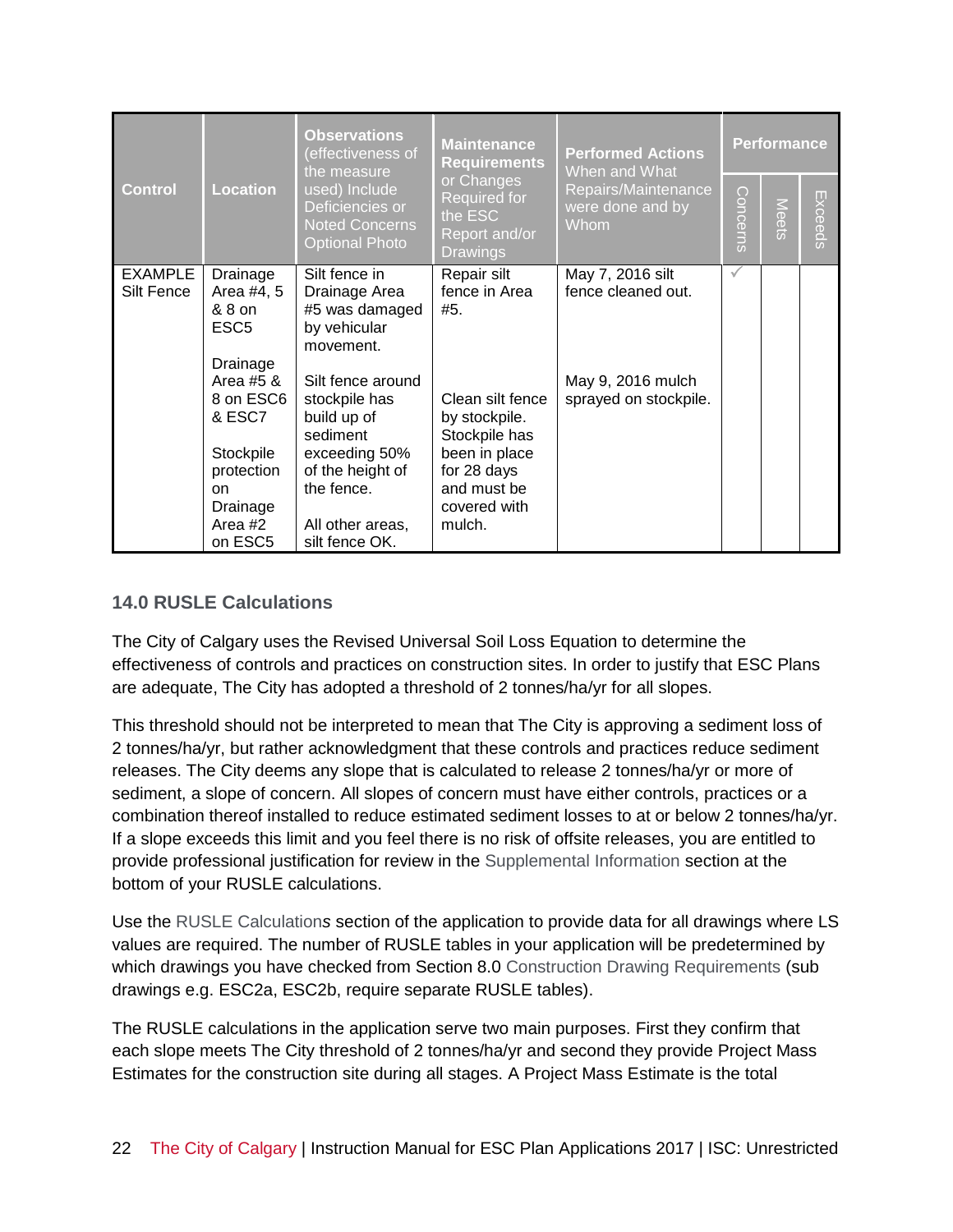predicted amount of soil loss that would occur over a one year period 1) when controls and practices are present and 2) when controls and practices are not present.

Project Mass Estimates clearly show which projects are of higher risk based on size, soil type, slope length and steepness. They also demonstrate the positive impacts that your practices and controls can have on soil loss.

To fill out your RUSLE Calculation tables, first identify the Drawing Code that has auto populated at the top of the calculation page. Using information from that drawing, populate the calculation table.

# Drainage Area and LS Information

All construction site drawings are broken up into drainage areas, shown by drainage divides (Drawing Requirements section q). If rain were to fall on the construction site, the water in each drainage area would collect together and be separate from the water that had fallen in another drainage area.

The LS values take into account the topography of the site by accounting for the length and steepness of overland flow paths. For more information on how to calculate LS values **refer to the RUSLE-FAC section of the** *Erosion and Sediment Control Guidelines*.

When filling out your table, start by entering the lowest numbered Drainage Area Identifier in column 1. Next, enter all the LS Identifiers in column 2 and the respective LS Area Size in column 3. Once you have completely populated the table, the LS Area Sizes should add up to the Overall Site Size.

|                                | o                 | 3                                               |                                         | 5                                                     | 6              |                | 8               | 9                 | 10                |
|--------------------------------|-------------------|-------------------------------------------------|-----------------------------------------|-------------------------------------------------------|----------------|----------------|-----------------|-------------------|-------------------|
| Drainage<br>Area<br>Identifier | LS.<br>Identifier | <b>LS</b><br>Area<br><b>Size</b><br>(in)<br>Ha) | Slope<br>and<br>Slope<br>Length<br>(LS) | Description<br>of Controls<br>and<br><b>Practices</b> | $R -$<br>Value | $K -$<br>Value | $LS -$<br>Value | $C -$<br>Value(s) | $P -$<br>Value(s) |
| Area #1                        | LS <sub>1</sub>   | 0.5                                             | 20% @<br>50 <sub>m</sub>                |                                                       | 320            |                |                 |                   |                   |
|                                | LS <sub>2</sub>   | 0.3                                             | 1.3%@3m                                 |                                                       | 320            |                |                 |                   |                   |
|                                | LS <sub>3</sub>   | 0.15                                            | 2%@6m                                   |                                                       | 320            |                |                 |                   |                   |
| Area #2                        | LS4               | 0.7                                             | 6%@3m                                   |                                                       | 320            |                |                 |                   |                   |
| $\overline{2}$                 | LS <sub>5</sub>   | 1.2                                             | 4.5%@7m                                 |                                                       | 320            |                |                 |                   |                   |

Next include the Slope and Slope Length in column 4 for the LS Identifier.

# Description of Controls and Practices

Populate the Description of Controls and Practices column 5. Only controls that hold sediment in place along the LS line area or practices that impact the sediment after it becomes displaced along the LS line area should be included in the table. For example, if there is silt fence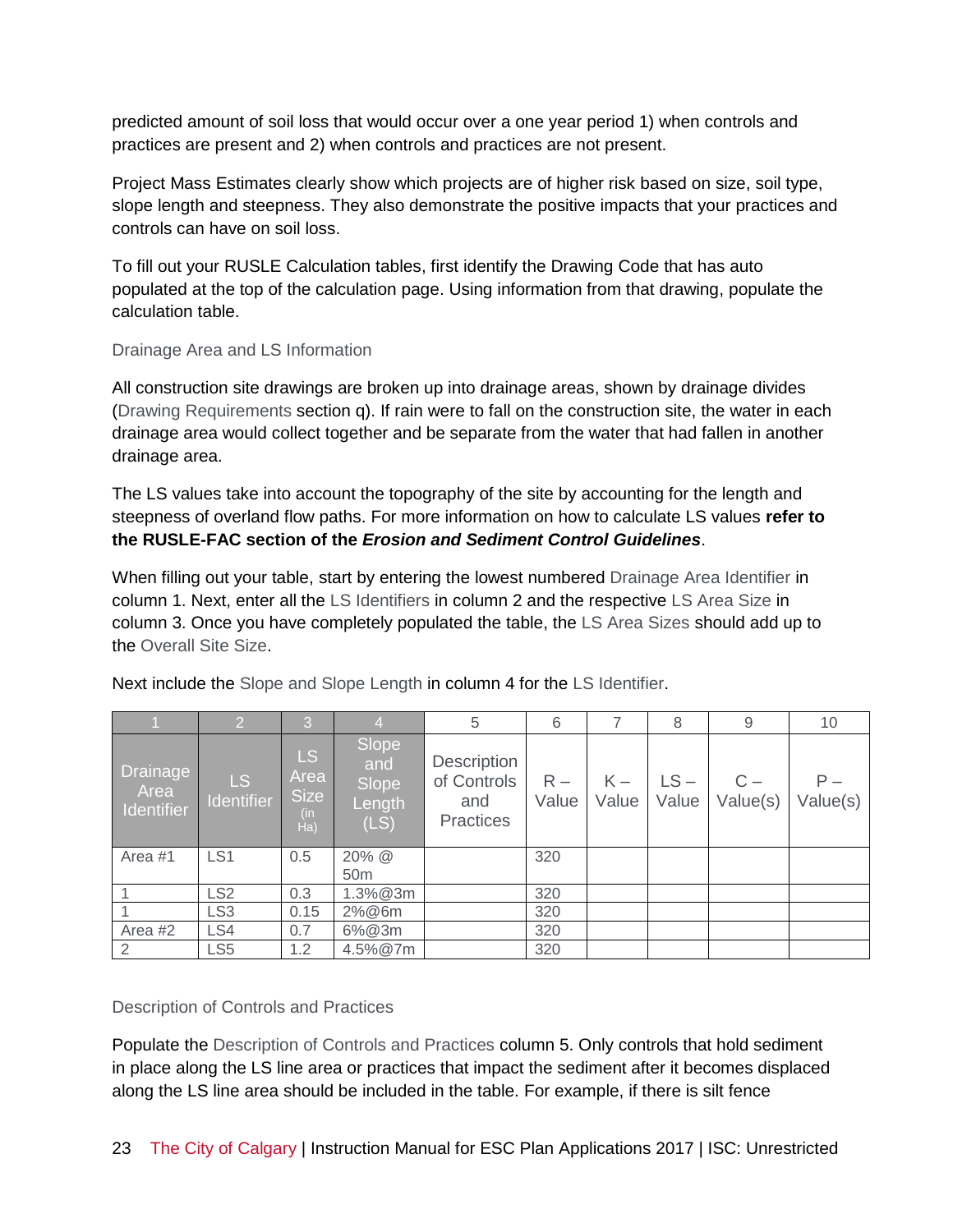upstream of the LS line area, it would not be included as a control since water would not flow in that direction during a storm event.

Controls are objects that cover the soil and prevent erosion. They are represented in RUSLE by a C-value. Examples of controls include blankets, mulch and vegetation. Practices, on the other hand, are methods that collect/contain sediment or filter sediment laden water. They are represented in RUSLE by a P-value. Examples of practices include silt fence, wattles and vegetative buffers.

Some P-values and C-values for standard controls are located in the *Specifications*, but often these values are product specific and must be obtained from the supplier. When you populate the Description of Controls and Practices also populate the C-value, column 9 and P-value column 10. For sediment containment systems, P-values can be obtained from Section 15.0 of the ESC Application - Sediment Containment Systems Data.

| 1                                     | 2                       | 3                                        | 4                                       | $\overline{5}$                                               | 6              | $\overline{7}$ | 8               | $\overline{9}$    | 10                |
|---------------------------------------|-------------------------|------------------------------------------|-----------------------------------------|--------------------------------------------------------------|----------------|----------------|-----------------|-------------------|-------------------|
| <b>Drainage</b><br>Area<br>Identifier | <b>LS</b><br>Identifier | LS.<br>Area<br><b>Size</b><br>(in<br>Ha) | Slope<br>and<br>Slope<br>Length<br>(LS) | <b>Description</b><br>of Controls<br>and<br><b>Practices</b> | $R -$<br>Value | $K -$<br>Value | $LS -$<br>Value | $C -$<br>Value(s) | $P -$<br>Value(s) |
| Area #1                               | LS <sub>1</sub>         | 0.5                                      | 20% @<br>50 <sub>m</sub>                | mulch,<br>tackifier,<br>seed                                 | 320            |                |                 | 0.1               | 1                 |
| 1                                     | LS <sub>2</sub>         | 0.3                                      | $1.3\% @ 3m$                            | sediment<br>pond,<br>tracking                                | 320            |                |                 | $\mathbf 1$       | 0.3, 0.9          |
| 1                                     | LS <sub>3</sub>         | 0.15                                     | 2%@6m                                   | mulch,<br>tackifier,<br>seed                                 | 320            |                |                 | 0.01              | 1                 |
| Area #2                               | LS4                     | 0.7                                      | 6%@3m                                   | mulch,<br>tackifier,<br>seed                                 | 320            |                |                 | 0.01              | $\mathbf{1}$      |
| $\overline{2}$                        | LS <sub>5</sub>         | 1.2                                      | 4.5%@7m                                 | mulch,<br>tackifier,<br>seed                                 | 320            |                |                 | 0.01              | 1                 |

R-Value

The R-value in column 6 represents the erosivity index as it relates to precipitation. Locally, The City of Calgary accepts an R-value of 320.

# K-Value

The K-value represents how susceptible soil is to erosion. Populate the K-value(s) in column 7 that have been supported with information submitted under 5.3 Geotechnical Information and Nomograph. If the K-value for the construction site is not know, you may use 0.079 (a higher, conservative value for Calgary).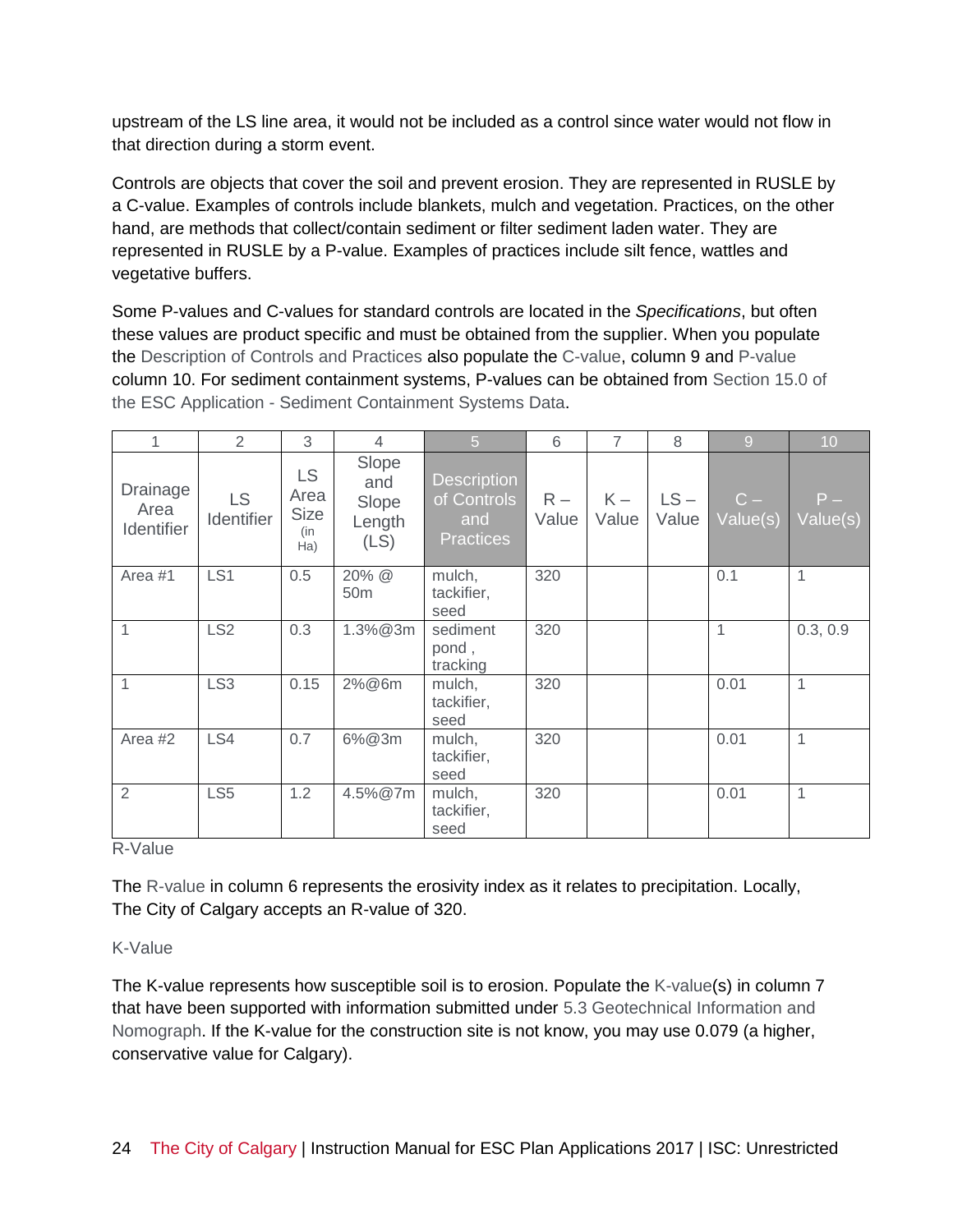| 1                                     | 2                              | 3                                              | 4                                       | 5                                                            | 6              | $\overline{7}$ | 8               | 9                 | 10                |
|---------------------------------------|--------------------------------|------------------------------------------------|-----------------------------------------|--------------------------------------------------------------|----------------|----------------|-----------------|-------------------|-------------------|
| <b>Drainage</b><br>Area<br>Identifier | <b>LS</b><br><b>Identifier</b> | <b>LS</b><br>Area<br><b>Size</b><br>(in<br>Ha) | Slope<br>and<br>Slope<br>Length<br>(LS) | <b>Description</b><br>of Controls<br>and<br><b>Practices</b> | $R -$<br>Value | $K -$<br>Value | $LS -$<br>Value | $C -$<br>Value(s) | $P -$<br>Value(s) |
| Area #1                               | LS <sub>1</sub>                | 0.5                                            | 20% @<br>50 <sub>m</sub>                | mulch,<br>tackifier,<br>seed                                 | 320            | 0.042          |                 | 0.1               | 1                 |
| 1                                     | LS <sub>2</sub>                | 0.3                                            | $1.3\% @ 3m$                            | sediment<br>pond,<br>tracking                                | 320            | 0.042          |                 | 1                 | 0.3, 0.9          |
| 1                                     | LS <sub>3</sub>                | 0.15                                           | 2%@6m                                   | mulch,<br>tackifier,<br>seed                                 | 320            | 0.042          |                 | 0.01              | 1                 |
| Area #2                               | LS4                            | 0.7                                            | 6%@3m                                   | mulch,<br>tackifier,<br>seed                                 | 320            | 0.042          |                 | 0.01              | 1                 |
| $\overline{2}$                        | LS <sub>5</sub>                | 1.2                                            | 4.5%@7m                                 | mulch,<br>tackifier,<br>seed                                 | 320            | 0.042          |                 | 0.01              | 1                 |

When using an aggregate K-value adjustment, as outlined in Specification200.7.6, insert the adjusted K-value in column 7 and provide an explanation on the adjustment in the Supplemental Information section.

# LS-Value

The LS value that correlates with the slope and slope length is dependent on the site. Most LS values used in ESC Plans are represented by topographic factors when there is a high level of erosion or where little or no cover is present. The table that represents this phase of construction can be found **in the RUSLE-FAC section of the** *Erosion and Sediment Control Guidelines*.

Populate the LS-value portion of the table, column 8, with the correct values that correlate to all LS Identifiers.

|                                | 2                | 3                                              | 4                                       | 5                                                           | 6              |                | 8               | 9                 | 10                |
|--------------------------------|------------------|------------------------------------------------|-----------------------------------------|-------------------------------------------------------------|----------------|----------------|-----------------|-------------------|-------------------|
| Drainage<br>Area<br>Identifier | LS<br>Identifier | <b>LS</b><br>Area<br><b>Size</b><br>(in<br>Ha) | Slope<br>and<br>Slope<br>Length<br>(LS) | Description<br>of Controls<br>and<br><b>Practices</b>       | $R -$<br>Value | $K -$<br>Value | $LS -$<br>Value | $C -$<br>Value(s) | $P -$<br>Value(s) |
| Area #1                        | LS <sub>1</sub>  | 0.5                                            | 20% @<br>50 <sub>m</sub>                | mulch,<br>tackifier,<br>seed<br>mulch/seed<br>and tackifier | 320            | 0.042          | 5.2             | 0.1               | 1                 |
|                                | LS <sub>2</sub>  | 0.3                                            | 1.3%@3m                                 | sediment<br>pond,<br>tracking                               | 320            | 0.042          | 0.1             | 1                 | 0.3, 0.9          |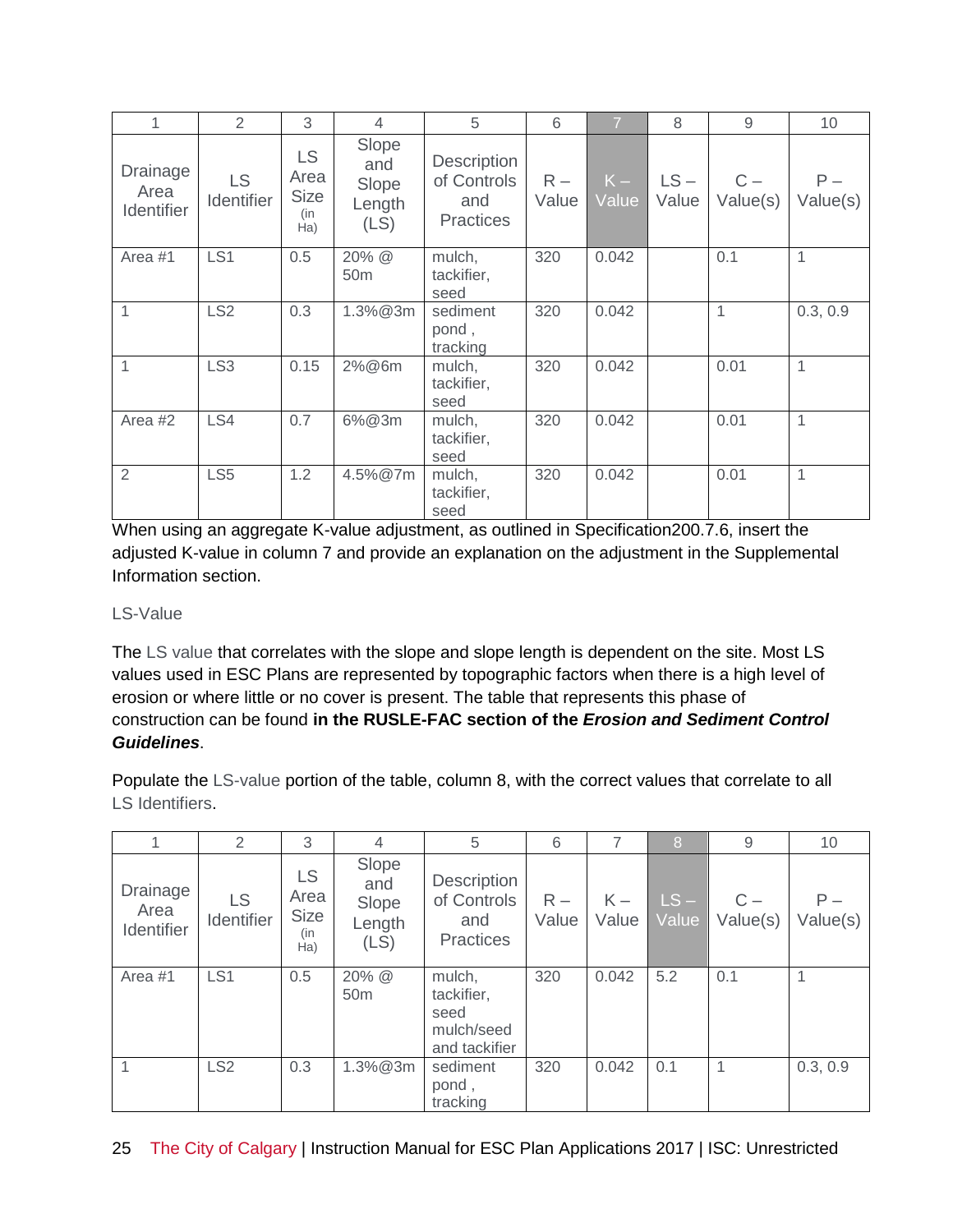|         | LS <sub>3</sub> | 0.15 | 2%@6m   | mulch,<br>tackifier,<br>seed | 320 | 0.042 | 0.15 | 0.01 |  |
|---------|-----------------|------|---------|------------------------------|-----|-------|------|------|--|
| Area #2 | LS4             | 0.7  | 6%@3m   | mulch,<br>tackifier,<br>seed | 320 | 0.042 | 0.26 | 0.01 |  |
|         | LS <sub>5</sub> | 1.2  | 4.5%@7m | mulch,<br>tackifier,<br>seed | 320 | 0.042 | 0.27 | 0.01 |  |

#### A-Value

The A-value represents the annual soil loss due to erosion in tonnes/ha/yr. The table will auto populate column 11. All values in column 11 must be at or below 2 tonnes/ha/yr. If you feel that it is acceptable for one or more of the flow paths on the construction site to exceed this value, include details on this in the Supplemental Information section.

# Site Erosion Potential

The Site Erosion Potential is represented by two different numbers. The first number, column 12, shows the erosion potential of the site when controls and practices are installed, while column 13 demonstrates the soil loss from the site when no controls or practices are in place.

The total potential soil loss of a site when no controls or practices are installed is a good indicator of the level of risk a site represents. For example, a site that has a soil loss of 4 tonnes/yr poses a significantly lower environmental and infrastructure risk than a site that is estimated to lose 500 tonnes/yr.

# **15.0 Sediment Containment Systems Data**

This section of your application will only appear if you have checked the Sediment Containment System box in Section 11.0 Erosion & Sediment Controls. Sediment containment systems are a popular method for sediment control as they are easy to install with equipment already present on the construction site. These practices are efficiency rated for the Calgary area based on historical local rainfall data.

When filling out the Sediment Containment System Data, column A allows you to indicate what Drawing the practice is located on. Next, provide a Location reference in column B. An easy way to do this is to label the drainage divides and then reference the drainage divide identifier. Since a single drainage divide may have multiple sediment containment systems, each system should also have a unique Sediment Containment Systems Identifier that can be noted in column C.

Next, identify the Volume in Cubic Metres of the containment system in column D. On the drawings, be sure to show the length, width and depth of the sediment containment systems so it is easier for staff on site to ensure they are properly installed.

Lastly, supply the Area Served in Hectares in column E. The more water a sediment containment system can accommodate per hectare, the lower the P-value associated with it.